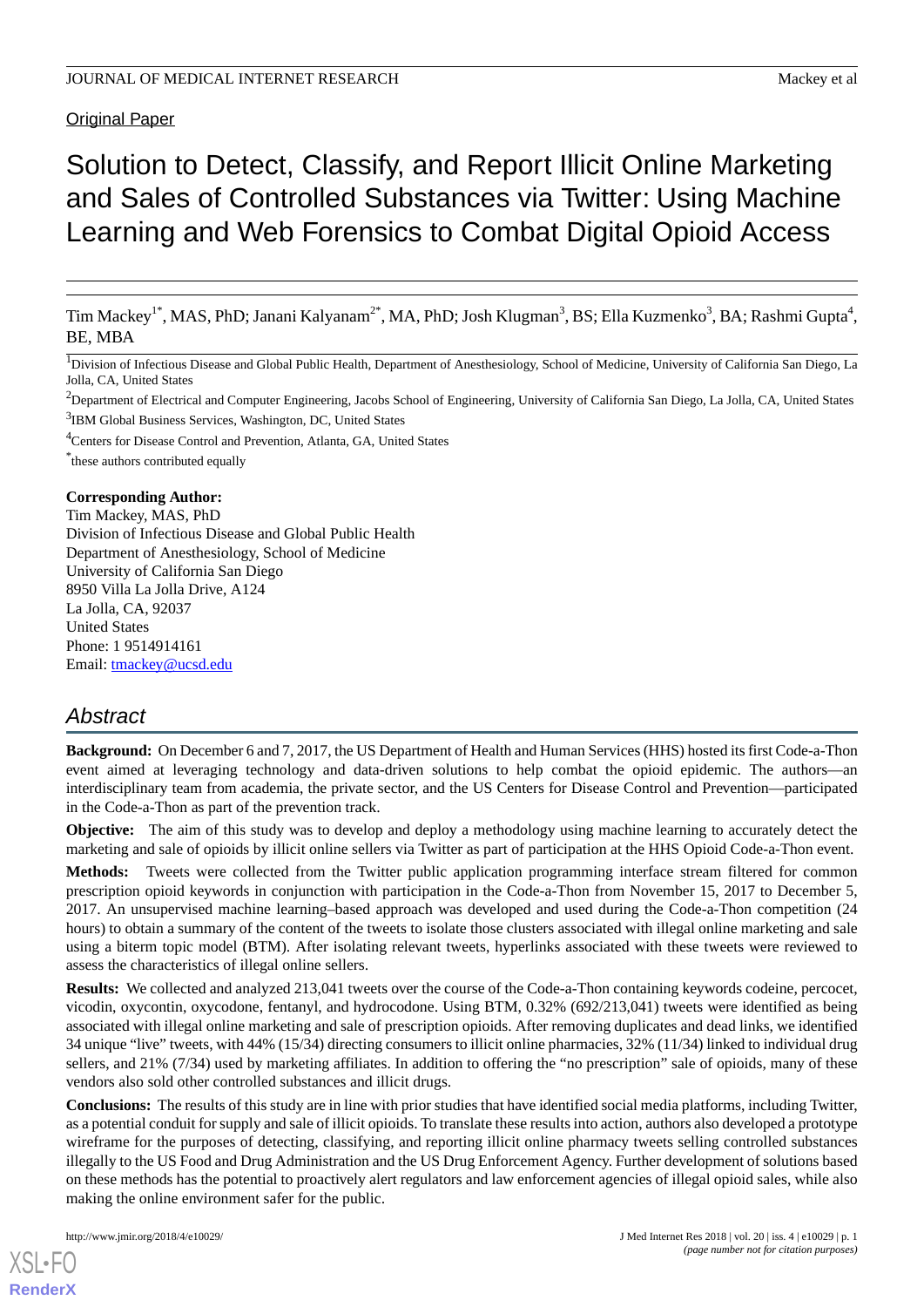#### **KEYWORDS**

online pharmacies; drug abuse; opioid abuse; machine learning; unsupervised machine learning; prescription drug misuse

#### *Introduction*

# **National Opioid Crisis**

It is estimated that 90 Americans die daily by overdosing on opioids, a staggering figure highlighting the human toll of this public health crisis that continues to escalate [\[1](#page-9-0)]. Since the year 2000, an estimated 300,000 lives have been claimed by the opioid epidemic, which has expanded beyond nonmedical use of prescription opioids into transition of use to heroin addiction and deaths occurring from illicitly manufactured synthetic opioids (such as fentanyls and their analogues [\[2](#page-9-1)-[5](#page-9-2)]). Additionally, the US Centers for Disease Control and Prevention (CDC) estimates that the annual economic losses from this crisis equate to US \$78.5 billion because of the costs of health care, addiction treatment, the criminal justice system, and lost productivity [\[6](#page-9-3),[7\]](#page-9-4). Rising death tolls and growing economic burden (with CDC reporting a quadrupling of deaths attributable to prescription opioids since 1999) have prompted certain state jurisdictions and President Donald Trump to declare the opioid crisis a public health emergency [[8](#page-9-5)[,9](#page-9-6)].

Responses to tackle the opioid epidemic have occurred at both the state and federal level, largely focused on actions aimed at reducing inappropriate prescribing, expanding opioid treatment and prevention programs (including access to the opioid antagonist and rapidly reversing overdose drug naloxone), establishing prescription drug monitoring programs, preventing drug diversion, and even the use of litigation against pharmaceutical companies [\[5](#page-9-2)[,8](#page-9-5)[,10](#page-9-7)[-13](#page-9-8)]. These approaches largely fit into the five major priority areas outlined by the US Department of Health and Human Services (HHS) to combat the opioid crisis, which include improving access to treatment and recovery services, promoting use of overdose-reversing drugs, strengthening public health surveillance, enhancing research on pain and addiction, and supporting better practices for pain management. These strategic goals are being carried out through investments in science, training, various mitigation strategies, community-based activities, efforts to change prescribing and management practices, and policy making [[13](#page-9-8)[-15](#page-9-9)].

Seeking to further catalyze efforts around HHS' five-part opioid strategy through technology and innovation, on December 6 and 7, 2017, the agency hosted an Opioid Code-a-Thon event that brought together over 300 participants to develop data-driven solutions to combat the opioid epidemic in three challenge tracks (treatment, usage, and prevention tracks; see [Table 1](#page-2-0)) [[16\]](#page-9-10). The Code-a-Thon, the first of its kind for HHS, also involved partnership with several data science providers, organizations, and platform sponsors, including Socrata, Tableau, IEEE Standards Association, and Google. The event provided participants access to a hosted data portal that included deidentified datasets from HHS, federal, state, and local governments, and the private industry (eg, datasets such as CDC

WONDER—Multiple Causes of Death, Medicare Part D Prescribing Data—Centers for Medicare & Medicaid Services, National Survey on Drug Use and Health—Substance Abuse and Mental Health Services Administration, and Medical Expenditure Panel Survey—Agency for Healthcare Research and Quality), which were used by participants to build data visualizations, interpret data in new ways, build analysis tools, and propose broader solutions.

In total, over 50 teams competed and pitched their ideas through two rounds of judging, with nine selected for a final round of presentations. In the end, three winners were awarded prizes of US \$10,000 each to further develop and implement their solutions [[16\]](#page-9-10). The coauthors of this paper, comprising an interdisciplinary public-private team with members from UC San Diego—School of Medicine and Jacobs School of Engineering, the CDC, and IBM, participated as team Ryan Haight, as part of the prevention track (a track that asked for solutions designed to predict and analyze the supply and movement of legal and illicit opioids) and were selected as one of nine finalists (for recorded video of Code-a-Thon presentation visit the HHS YouTube video [\[17](#page-9-11)]). In this paper, we describe the opioid challenge we addressed, the methods and solution we used to address the challenge, the results of our analysis, and provide a discussion on our approach to move this innovation forward in an attempt to address the digital dangers of opioid abuse via social media and illicit online sellers.

# **Opioid Challenge: Illicit Online Marketing of Sale of Opioids Direct-to-Consumer via Twitter**

We named our Code-a-Thon team after an 18-year old adolescent from San Diego, California, who overdosed and died after purchasing the prescription opioid Vicodin from a no prescription internet seller in February 2001 [\[18](#page-9-12),[19\]](#page-9-13). The death of Ryan Haight eventually led to passage of federal legislation, the 2008 Ryan Haight Online Pharmacy Consumer Protection Act (RHA), aimed at curbing illegal diversion of controlled substances by making it a federal crime to purchase, sell, or import controlled substances online without a valid prescription as currently enforced by the US Drug Enforcement Agency (DEA) [[18\]](#page-9-12).

However, since the enactment of RHA, internet technologies have experienced rapid growth, with an estimated 84% and 65% of adult Americans using the internet and social media respectfully [\[20](#page-9-14)]. Furthermore, a survey conducted by the US Food and Drug Administration (FDA) of adults who had made purchases online found 23% had purchased a prescription medication online [\[21](#page-9-15)]. Reflecting this trend of increasing internet adoption and use of internet for health information–seeking and e-commerce, online pharmacies have also rapidly proliferated with an estimated 30,000 legitimate and illegal sites (though it is estimated that 96% of these sites fail to adhere to legal and safety requirements) in existence [[22](#page-9-16)[-24](#page-10-0)].

```
XS-FO
RenderX
```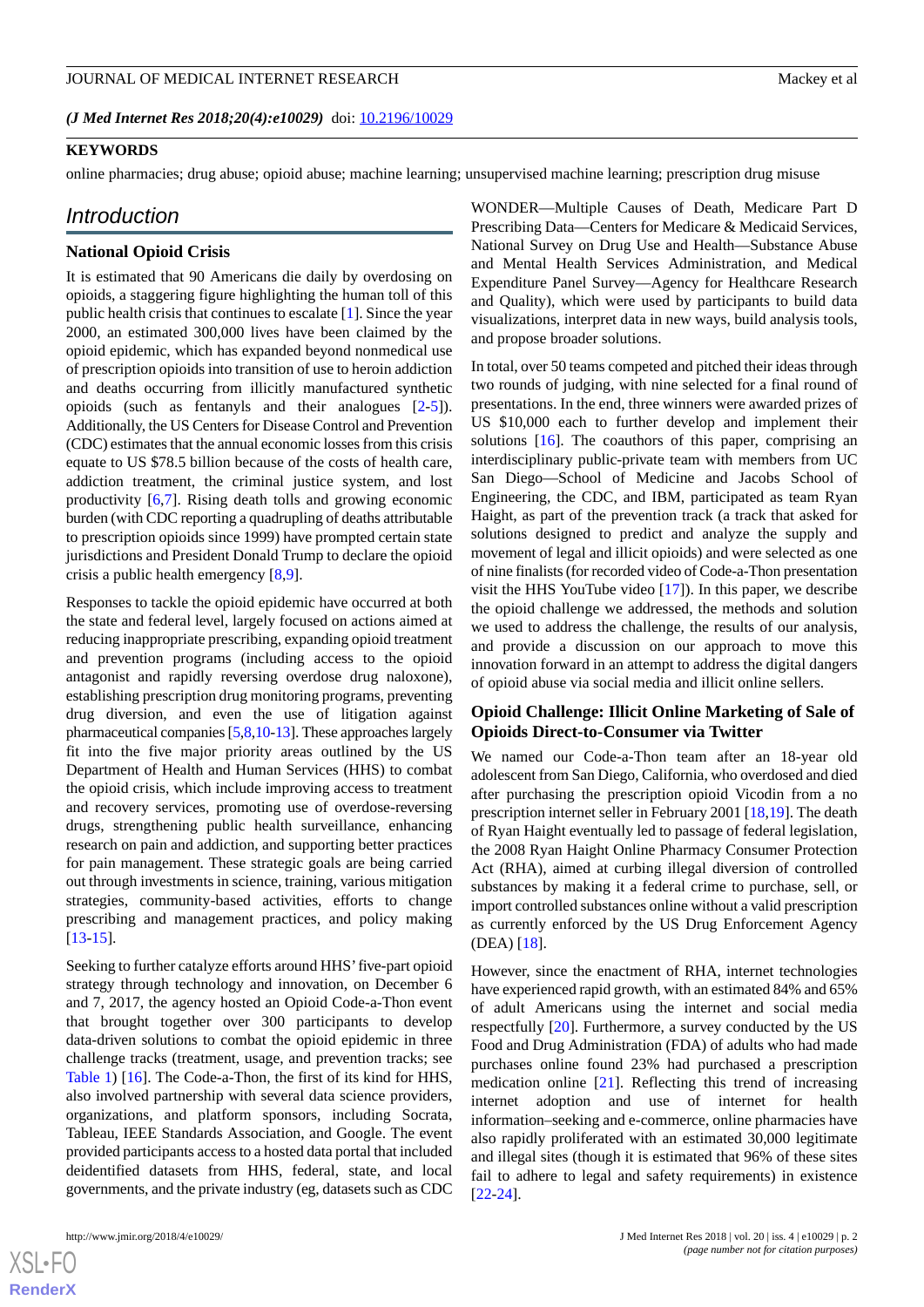<span id="page-2-0"></span>**Table 1.** Summary of US Department of Health and Human Services (HHS) Opioid Code-a-Thon challenge tracks.

| Track name       | Description                                                                                                             | Winning team                                                                        |
|------------------|-------------------------------------------------------------------------------------------------------------------------|-------------------------------------------------------------------------------------|
| Prevention track | Solutions used to better predict and analyze the supply and<br>movement of legal and illicit opioids                    | Visionist Inc, solution to assess unmet need for takeback<br>programs at pharmacies |
| Treatment track  | Solutions to improve access to effective treatment and recov-<br>ery services                                           | Origigami Innovations, developed model for real-time<br>tracking of overdoses       |
| Usage track      | Solutions to help identify at-risk populations and their under-<br>lying risk characteristics of opioid misuse or abuse | Visionist Inc, solution to assess unmet need for takeback<br>programs at pharmacies |

Of these tens-of-thousands of cyber-pharmacies, the internet security firm LegitScript estimates that approximately 9% sell controlled substances, with a separate report by the National Association of Boards of Pharmacy (NABP), which reviewed more than 11,000 online pharmacy websites, estimating that 13% illegally dispensed controlled substances [[22](#page-9-16)[,25](#page-10-1),[26\]](#page-10-2). Results from these studies also confirm findings from US government investigations, including a 2004 study by the US Government Accountability Office (GAO), where investigators were able to purchase OxyContin, Percocet, and Vicodin from no prescription online pharmacies, and a recent bipartisan report detailing how Senate investigators were able to easily purchase fentanyl online and have product shipped through the mail [[27](#page-10-3)[-29](#page-10-4)].

Supplementing reports from the FDA, NABP, the GAO, and Senate investigations, a number of published research studies have also found that prescription opioids are readily marketed and sold online, both pre and post RHA [\[30](#page-10-5)-[35\]](#page-10-6). This includes recent studies establishing a link between illicit online pharmacies that use social media channels (primarily Twitter) to market and directly sell opioids and other controlled substances (including fentanyls) [\[34](#page-10-7)-[37\]](#page-10-8). Growing social media popularity among consumers and the fact that social media platforms are generally less regulated compared with other parts of the Web, such as indexed search engine results, may be driving these trends (eg, in 2011, Google was fined US \$500 million by the US Department of Justice for knowingly allowing illegal ads for fraudulent pharmacies, including those selling controlled substances, and has since instituted certain policies for prevention [[38\]](#page-10-9)). The connection between illicit access and social media is particularly concerning given that many social media platforms are popular among young adults (a recent 2017 study reported that 30.85% of young adults used Twitter), a population at specific and increasing risk to prescription opioid addiction [\[39](#page-10-10),[40\]](#page-10-11). This clear risk to patient safety and the need for technology-based solutions has also recently caught the attention of the US Congress, with bipartisan letters from senators Chuck Grassley and Diane Feinstein sent to Google, Microsoft, Yahoo!, and Pinterest on February 15, 2018, warning them of the how their platforms are facilitating the online sale of illicit narcotics [[41\]](#page-10-12).

Hence, recognizing the need for innovative solutions leveraging advances in infoveillance, big data, machine learning, and Web forensic analysis, our team developed a method to detect marketing and sale of controlled substances via Twitter by online sellers. The main component of our solution was its use and establishing the viability of a proof-of-concept protocol for an unsupervised machine-learning algorithm to detect illicit online

[XSL](http://www.w3.org/Style/XSL)•FO **[RenderX](http://www.renderx.com/)**

opioid seller tweets. We also created a prototype wireframe of a Web application to detect, classify, and report results for potential use by stakeholders such as the DEA, FDA, pharmaceutical manufacturers, and consumer patient safety groups.

# *Methods*

#### **Overview**

The analysis for this study was conducted in two distinct phases including (1) Code-a-Thon challenge assessment and (2) "big data" analysis using machine learning of a Twitter dataset. We describe the design of our prototype Web application solution with a wireframe demo in the Results and Discussion section. The first phase involved coordinating with one of the coauthors of this manuscript, who is currently a CDC Entrepreneur in Residence, to scope out an appropriate challenge problem that fit the specific objectives and appropriate track of the Code-a-Thon (ie, addressing an under recognized threat in illegal opioid supply and access), identify the relevant datasets needed to address the challenge (ie, collecting a Twitter dataset associated with opioids precompetition), and organize team registration and logistics associated with Code-a-Thon participation. The second phase comprised data analysis conducted during the Code-a-Thon as described below. As this study involved the collection and analysis of existing publicly available data, it did not require institutional review board approval, nor was that required for participation in the Code-a-Thon.

#### **Data Collection and Analysis**

After determining the challenge problem in partnership with CDC, we proceeded to collect messages (ie, tweets) published on Twitter over a period of approximately 20 days from November 15, 2017 to December 5, 2017 (the day before the start of the Code-a-Thon). The public streaming application programming interface (API) available from Twitter was used with certain preselected keywords that were a combination of International Nonproprietary Names and brand names of commonly abused opioids. Our final keyword list contained the terms codeine, fentanyl, hydrocodone, oxycodone, Oxycontin, Percocet, and Vicodin.

Upon commencement of the competition, we used a machine learning–based protocol to isolate word groupings associated with tweets that mentioned marketing and purported sale of prescription opioid drugs as has been carried out in prior studies by the first and second author [\[34](#page-10-7),[35,](#page-10-6)[37](#page-10-8)]. To identify relevant tweets related to our challenge problem (ie, "signal" data) in large volumes of Twitter data (in the hundreds of thousands)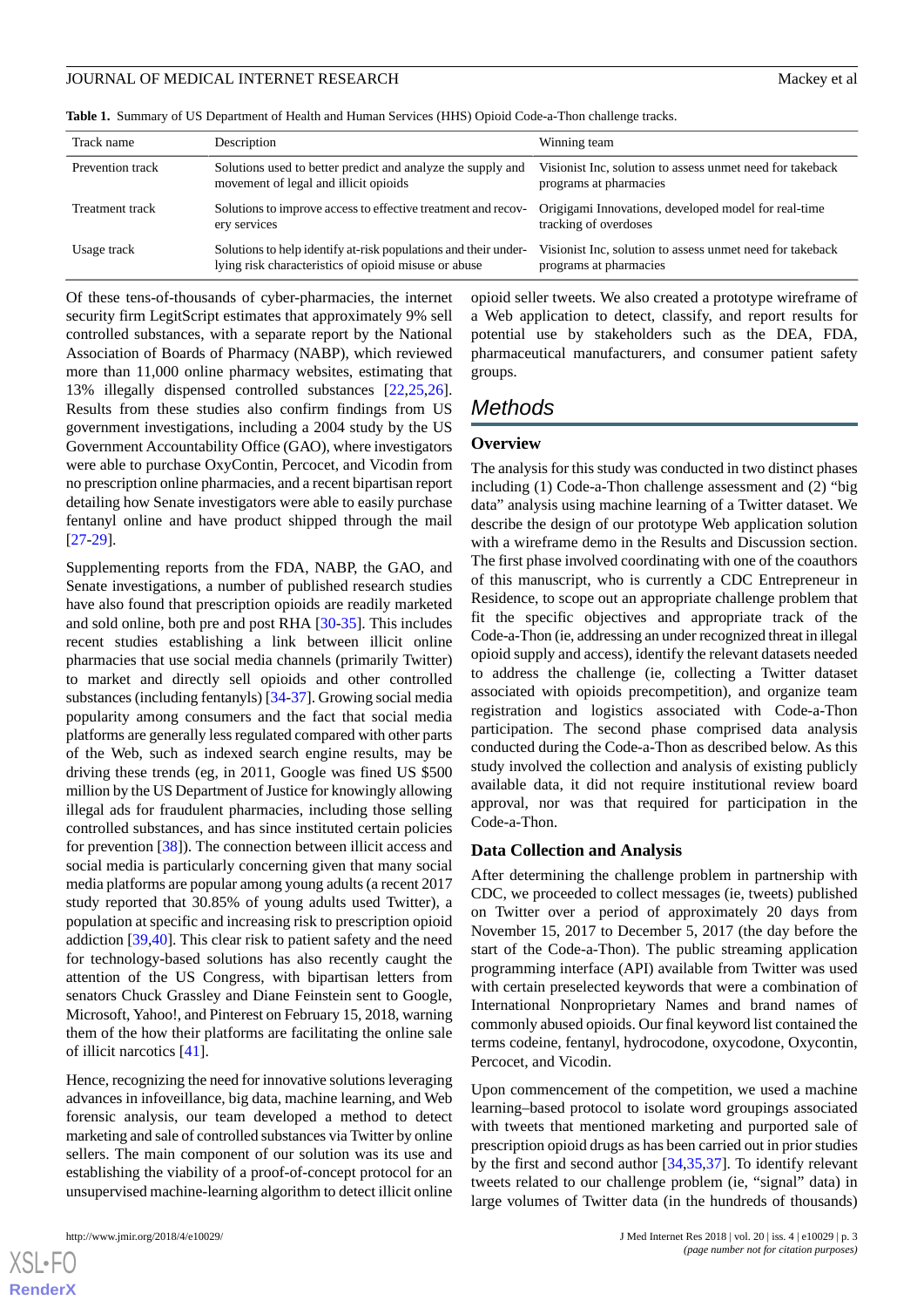vs nonrelevant data (ie, "noise" that contains opioid-related keywords but do not relate to online promotion or sale), the application of machine learning is critical to achieve scale and comprehensive analysis in a reasonable time frame compared with approaches solely using manual annotation by human coders.

Specifically, unsupervised methods such as topic models prove to be useful in obtaining a summary of the underlying themes present in large text corpora. As we wanted to use methods that are able to capitalize on all the volume of our data collection, we chose unsupervised topic modeling–based methods over other approaches, such as those primarily based on analyzing hashtag co-occurrences [\[42](#page-10-13)]. We used a model called the biterm topic model (BTM) designed to detect themes and patterns in corpora of short texts (such as tweets), which we have previously used to examine prescription drug abuse behavior and online marketing and access (see [Figure 1](#page-4-0) for summary of this methodology) [[35,](#page-10-6)[43\]](#page-10-14). BTM was chosen because it is specifically designed to work in scenarios where the length of the documents or messages are short.

BTM (in its "learning" phase) first detected a preconfigured number of themes from the filtered dataset of tweets containing prescription opioid keywords. This produced a set of topics (or word groupings) that are thematic summaries of the contents of the entire set of tweets. The resulting word groupings are used to inform the next steps in the methodology—which are either identification of themes to detect signal associated with illegal marketing and sales of prescription opioids and to eliminate noise (discarding tweets that are deemed as "noisy" to isolate signal tweets) and then reapplying BTM on the smaller subset that has been filtered for noise until thematic saturation is achieved.

However, to ensure that BTM was the most appropriate method for this study, we also performed experiments with three other topic models: (1) Latent Dirichlet allocation, (2) Nonnegative Matrix Factorization, (3) and Kernel k-means. After each run of each model, we calculated both the cluster purity and perplexity scores for each of the topics and obtained the average across all clusters. The cluster purity measures how tightly knit each cluster of documents is, and hence, a higher purity is better. The perplexity measures how good a language model is at predicting words with a lower perplexity score being an indication of a good language model. On the basis of these tests, BTM scored higher across both metrics for different cluster numbers. Hence, we felt confident that using BTM for this particular data source had high performance compared with other topic models.

Once the learning phase of BTM produced a set of themes (or word groupings), each of the themes was manually annotated

to identify "signal" themes clearly associated with prescription opioid marketing, distribution, and sale. Those themes that were marked as relevant (eg, a theme that would typically marked as being "relevant" is one with a combination of words including "[prescription opioid drug name]," "buy," "cheap," "price," and "discount," where these adjectives and "selling arguments" are identified as used by online sellers) were then extracted for further analysis to identify specific characteristics of the seller or marketplace by retrieving the tweets that were highly correlated with them using what is called the "inference" phase of BTM [[44\]](#page-10-15). Within this subset of tweets, any false positives were first manually eliminated by two of our coauthors (TM and EK) by discarding those tweets whose content did not have a clear indication that the tweet was about the sale or promotion of a prescription opioid.

For example, as we narrowly focus on tweets purportedly offering online sale of opioids, only those tweets with hyperlinks contained in the message of the tweet or other contact information were considered. This produced a narrower group of tweets that contained hyperlinks to external websites or contract information for analysis. Hyperlinks were further manually coded to determine if the link was still active (ie, still redirecting to an external website vs a "dead" link that failed to redirect to a working website or produced an error code), whether it marketed or purported to directly sell an opioid product, and classified according to the nature and type of seller (eg, illicit online pharmacy, individual seller, or marketing affiliate) [[24\]](#page-10-0). TM and EK coded for false positive tweets and the characteristics of links or websites independently and achieved a high intercoder reliability for results (*k=* 0.94). Discrepancies were resolved through reevaluation and consensus.

For all "signal tweets" that were specifically categorized as illegal online pharmacies, we also cross-referenced the URLs of these websites with LegitScript's external database that includes a legal classification. LegitScript legal classification is based on its own assessment of whether the website is (1) "rogue": vendor engaged in illegal, unsafe, or misleading activity, (2) "unapproved": vendor with a problem of regulatory compliance or risk in one or more jurisdictions, (3) "unverified": not subject to LegitScript review or monitoring, or (4) "legitimate": passed LegitScript certification criteria [\[34](#page-10-7),[45\]](#page-10-16). LegitScript classification queries offer another layer of verification regarding an online pharmacy's legal status and can help to confirm that the sites present high risk to consumers. We also reviewed WHOIS data to determine the internet protocol (IP) address and registered owner location for links classified as online pharmacies.

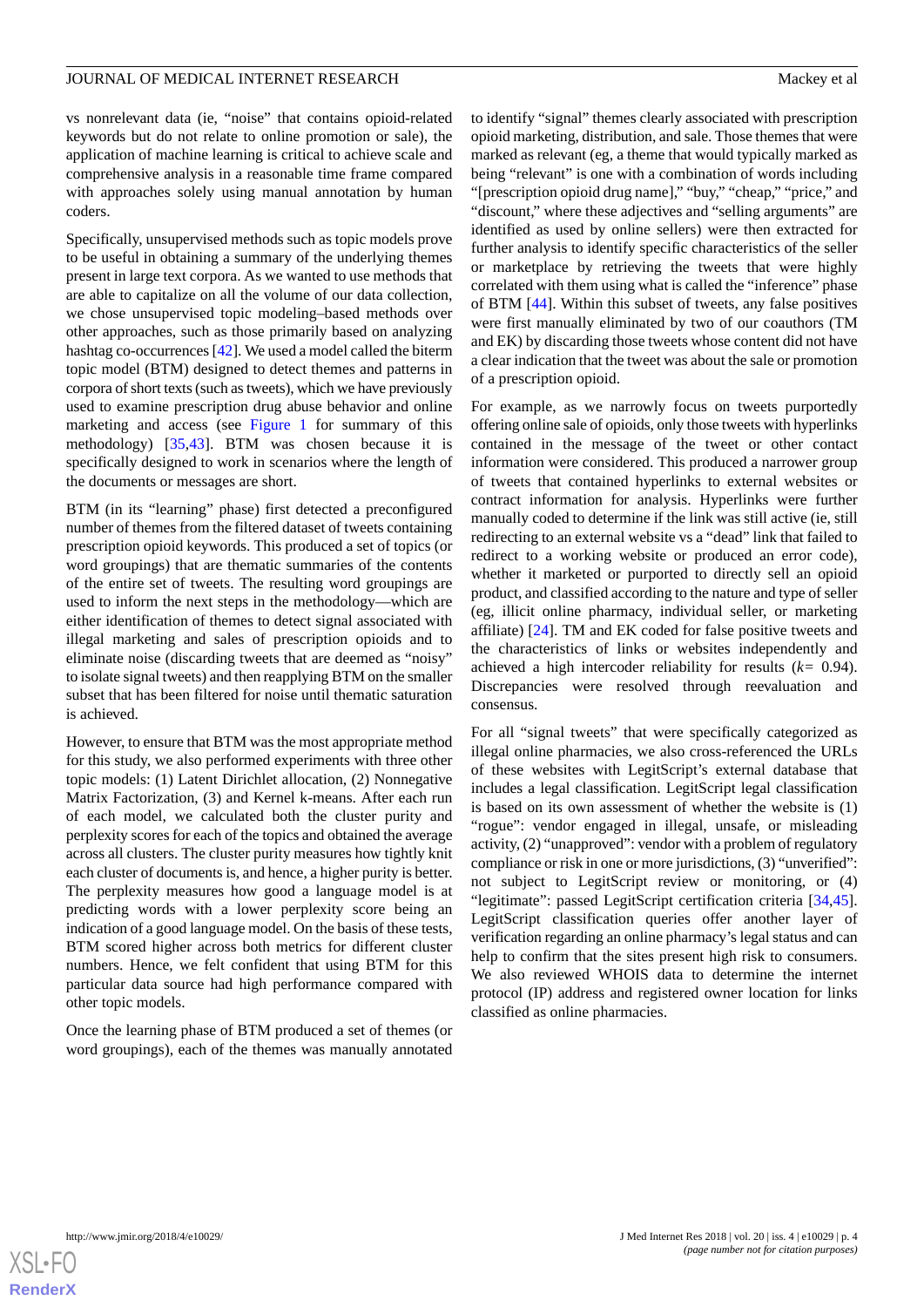<span id="page-4-0"></span>**Figure 1.** Summary of study methodology. API: application programming interface.



# *Results*

#### **Main Results**

We collected data for approximately 20 days, resulting in a total of 213,041 tweets used for our analysis. The number of preconfigured themes was set to 100 during our BTM learning phase. During our first run of BTM on the entire dataset, we observed that a significant number of the word groupings were related to fentanyl, all of which were news-related themes (see examples in [Table 2\)](#page-5-0). This can be attributed to the high volume

of news events surrounding illicit fentanyl before the time of the competition during the data collection phase. News essentially adds noise to the dataset (ie, it does not contain conversations related to online sales)—hence, we discarded fentanyl from the data and were left with approximately 117K tweets. Applying BTM on this smaller dataset gave clear signals of certain selling argument word groupings with words such as "buy," "online," "cheap," "free," "shipping," and the name of a prescription opioid. This demonstrates that fentanyl-related tweets added noise to the dataset by suppressing signal data (see examples in [Table 3](#page-5-1)).



**[RenderX](http://www.renderx.com/)**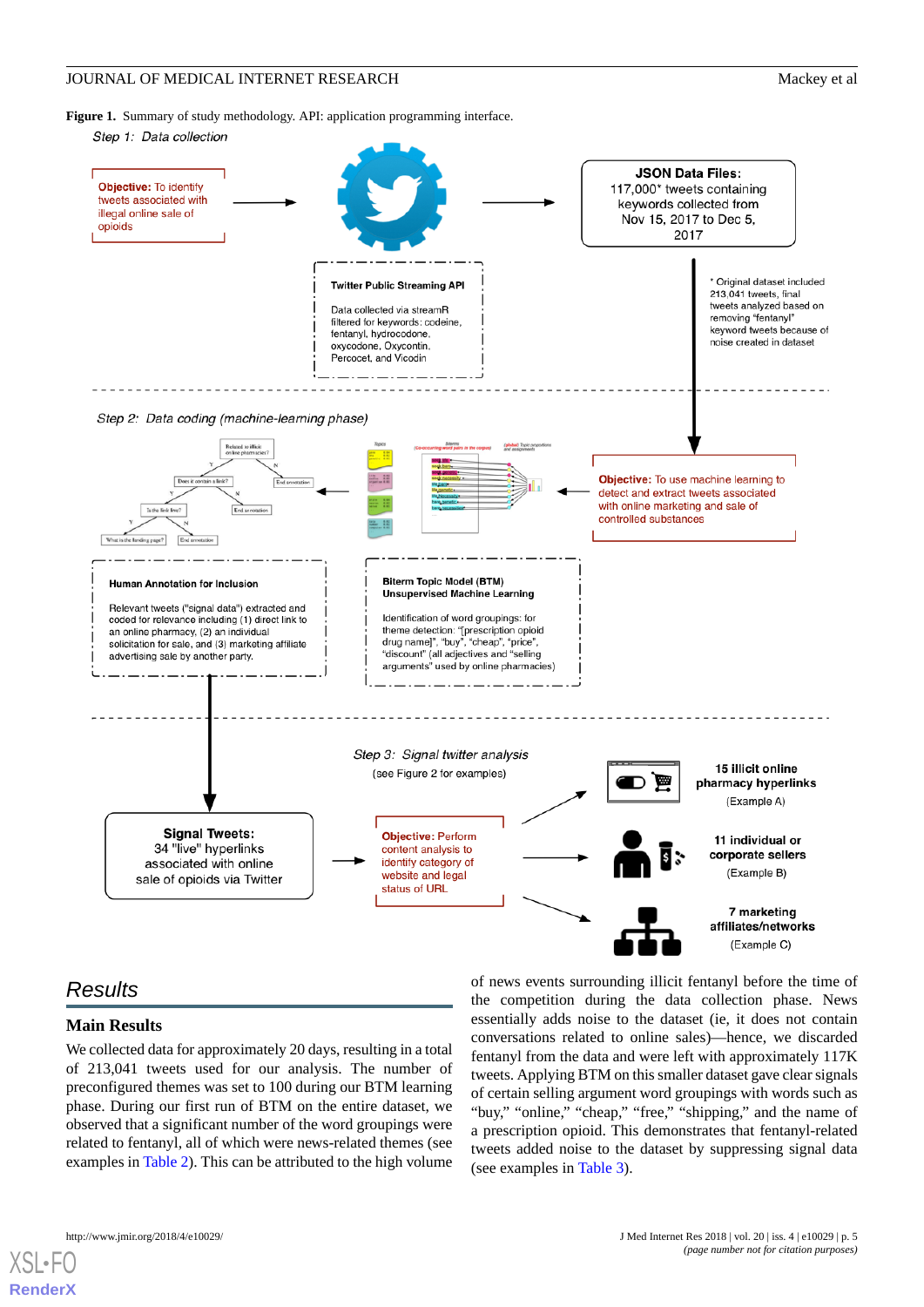<span id="page-5-0"></span>**Table 2.** Some example themes that were obtained from the first round of biterm topic model (BTM).

| Example theme      | Word groupings                                                           |
|--------------------|--------------------------------------------------------------------------|
| Example theme $-1$ | fentanyl, deaths, dangers, nations, drugs, china, learn, surge, deals    |
| Example theme—2    | fentanyl, man, police, charges, faces, arrest, brockton, bust, Calgary   |
| Example theme—3    | fentanyl, overdose, suspected, teen, life, drugs, dead, death, Vancouver |

<span id="page-5-1"></span>**Table 3.** Some example themes that were obtained from the data after fentanyl-related tweets were removed (italics denotes relevant "signal" theme).

| Example theme      | Word groupings                                                                |
|--------------------|-------------------------------------------------------------------------------|
| Example theme $-1$ | cannabis, legalization, respect, completely, opinions, varying, merits        |
| Example theme—2    | drug, war, opposition, benches, friends, conservative, political, dead, props |
| Example theme $-3$ | buy, online, pill, free, cheap, find, shipping, generic                       |

#### **Signal Twitter Data Analysis**

Using the inference phase of BTM, we retrieved tweets that were most correlated and second most correlated to selling argument word groupings 0.32% (692/213,041). Of the total 692 tweets retrieved, 68.8% (476/692) contained hyperlinks. After manually coding tweets associated with these hyperlinks, we removed all duplicates (eg, retweets and identical tweets) and also any tweets with dead links. From these tweets, 23 unique Twitter user accounts were identified, with one account generating over 100K total tweets (containing both relevant and nonrelevant content) in 1 year, a characteristic common to social bot or spam accounts, a component of data analysis important in determining the source of content and whether it is biased [[46\]](#page-11-0). All the other accounts examined had approximately 1000 tweets/year or lower and appeared to be human operated Twitter accounts. These user accounts generated a total of 34 live tweets with hyperlinks (followed by an estimated 1800 Twitter users during the duration of the data collection period). These tweets were then classified into one of three online seller categories: (1) an online pharmacy (defined as a website that purports to be an online pharmacy storefront, operates an e-commerce shopping cart where products can be checked out, paid and shipped directly to a consumer); (2) an individual seller or drug dealer (defined as a user offering the direct sale of prescription opioids via email, phone, or other direct contact solicitation); and (3) a marketing affiliates (defined as a website that hosts links to other websites that directly sell controlled substances; see [Multimedia Appendix 1\)](#page-9-17). Of the live hyperlinks coded at the Code-a-Thon, 44% (15/34) were online pharmacies, 32% (11/34) were individual sellers, 21% (7/34) were marketing affiliates, and 1 was purportedly from the Twitter handle of the darknet site AlphaBay (operated via the Tor network) linking to a reddit community page. The authenticity of the final result is questionable given that AlphaBay was shut down by law enforcement officials in July 2017.

The first category of 15 coded tweets consisted of 10 distinct live hyperlinks to illicit online pharmacies (see select examples in [Multimedia Appendix 1,](#page-9-17) example A). All of these websites sold opioids with "no prescription" in combination with other drug products including other controlled substances (eg, barbiturates, Xanax, Ketamine, fentanyl patch, and codeine cough syrup), nonopioid prescription drugs therapeutic classes (eg, injectable steroids; antidepressants; weight loss drugs

 $XS$ -FO **[RenderX](http://www.renderx.com/)** including Sibutramine, which has been removed from several markets; hormones; contraception; and erectile dysfunction drugs), recreational drugs (eg, cannabis), and some sites that also sold illicit drugs (eg, bath salts, MDMA, cocaine, heroin, and methamphetamines). One site purportedly accepted payment via cryptocurrencies bitcoin and ether (the cryptocurrency for the blockchain platform Ethereum). When cross-referencing for LegitScript status, 40% (6/15) were identified as "rogue," with the remaining having no information available (ie, likely not detected or included in LegitScript's database). Some online pharmacy tweets also used interesting selling arguments, including advertising Black Friday sales in reference to the day after Thanksgiving holiday in the United States, when retail discount sales are heavily marketed. Interestingly, when examining purported geographic location of IP addresses and website registered owners, the majority reported addresses in the United States.

The second category of 11 tweets appeared to originate from individual sellers using Twitter accounts that advertised the direct sale of opioids using hashtags (eg, #buy, #sell, #buypainmeds, #drugsforsale, #opioids, #painmeds, and #[controlled substance names]) and generally included contact information for the seller including an email address (in most cases a Google gmail account) and a phone number to call, text, or contact via the messaging application WhatsApp (phone numbers were mostly US 10-digit phone numbers, though phone numbers for UK country code +44 were also observed, indicating that these individuals may be located in these countries; see [Multimedia Appendix 1,](#page-9-17) example B.) These tweets generally included pictures of prescription opioids and other drugs shown in an individual's hand or displayed next to a pill bottle. Some Twitter individual accounts also linked to an external webpage (including WordPress domains), blogs, or online classified ad services. The sellers generally included in their tweets or external webpages a list of all drugs they offered to sell, often comprising a mix of controlled substances, other prescription drugs, and illicit drugs.

The third category consisted of seven tweets that included links to marketing affiliate websites and networks that were hosted on their own distinct domains or used other blog sites (eg, blogspot). These sites did not directly sell opioids but included information on how to purchase illegally from other sites and hosted hyperlinks that redirected traffic directly to an online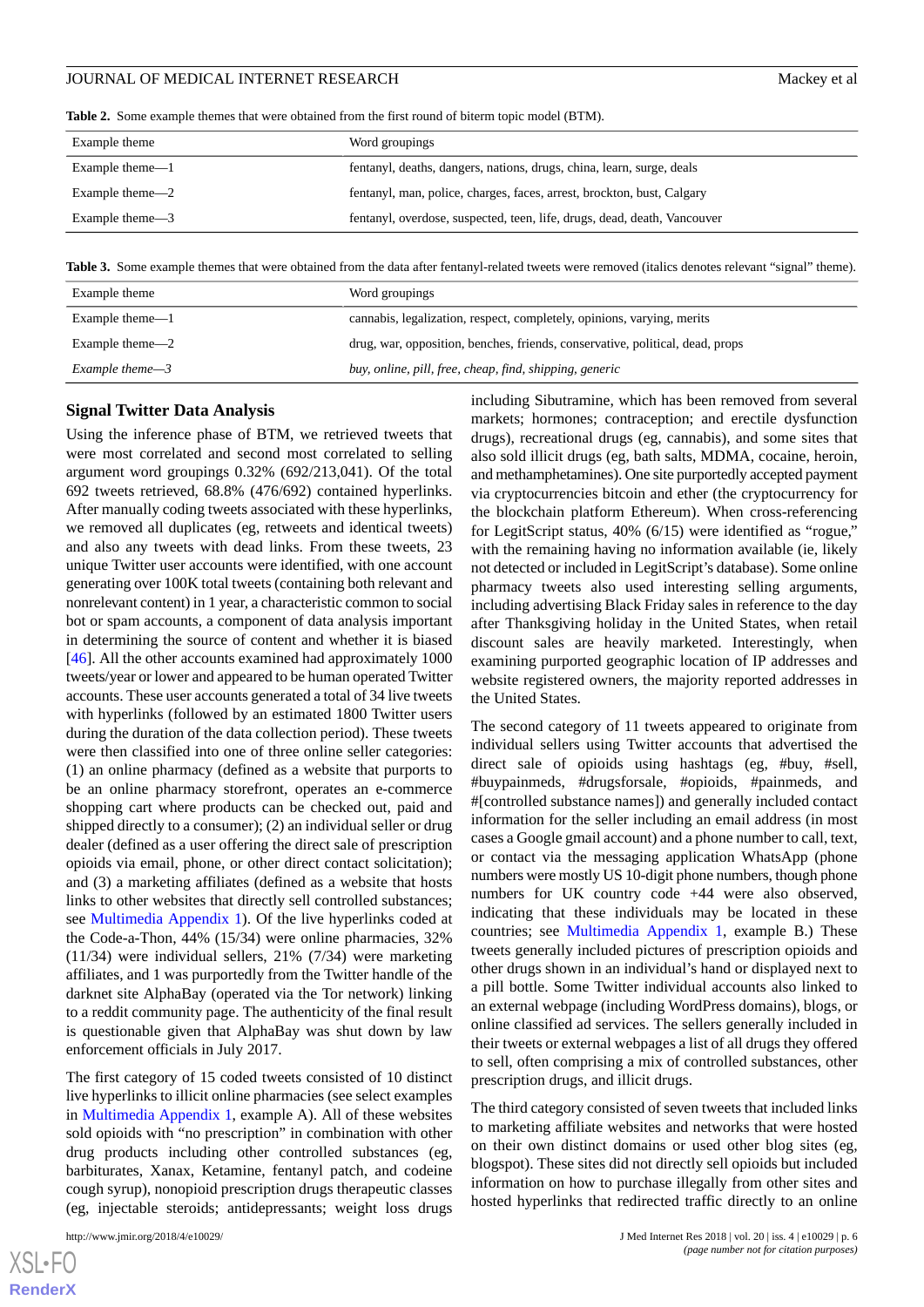pharmacy engaged in that activity (see [Multimedia Appendix](#page-9-17) [1,](#page-9-17) example C). One of these sites included a frequently asked questions page that stated, "No, we are not sell any pills or medication. We are only provide medical information" and included several Web banners or advertisements to illicit online sellers, including one that used a fake banner claiming it was FDA approved.

#### **Web Application Wireframe Prototype Solution**

In parallel with our Twitter data collection and analysis and to better demonstrate the potential real-world application of our BTM methodology to detect, classify, and report online pharmacies marketing the sale of controlled substances, we developed a wire frame solution using the prototyping tool for Web and mobile apps, Justinmind [[47\]](#page-11-1). We based our conceptual model of our Web app solution on simplicity, streamlined navigation, and user interaction with a task focus. The Web app wireframe was designed to implement three primary functions: (1) data collection and detection of tweets marketing the sale of opioids online using BTM assisted by human interpretation, (2) HTML classification of websites to determine if they are illicit online pharmacies, and (3) automating a script to report to the FDA and DEA about detection of illicit online pharmacy for further regulatory action (see [Figure 2](#page-6-0) with screenshots of the justinmind wireframe solution developed and as presented during the Code-a-Thon). Targeted end users for the wireframe solution, which could operate as a hosted Web application or software, include pharmaceutical manufacturers, government agencies and regulators (FDA, DEA, and state Boards of Pharmacy), nongovernmental groups (NABP), consumer advocacy groups (the Alliance for Safe Online Pharmacies, ASOP, and the Center for Safe Internet Pharmacies), and potentially a modified version for the public to report suspect websites.

<span id="page-6-0"></span>**Figure 2.** Design elements and screenshots of prototype wireframe solution.

## The first component of this solution included a webpage with a query function that included a date range for data collection and the ability to enter prescription opioid keywords for filtering of tweets from the public streaming API. The second page exports tweets filtered for selected keywords and then specifically outputs signal tweets highly correlated with selling arguments associated with online pharmacies. This step could also include an output of Twitter handles or accounts that have interacted with this high-risk content (eg, Twitter users that are followers, have retweeted, or favorited identified signal tweets) for possible targeted countermarketing, health communication regarding potential risk, and also generate data for potential social network analysis. The third page would then output screenshots of hyperlinks associated with signal tweets for human inspection, while also reporting the IP geographic location of the website (using WHOIS data) and the LegitScript legal classification of the URL if available (LegitScript operates a fee-based API for their information). This page would also include a "report" button under each website screen capture. User selection of violating websites would generate a final page detailing what URLs had been reported to the FDA and DEA using an automated script that would fill in the necessary information fields on the FDA's "Reporting Unlawful Sales of Medical Products on the internet" webpage [\[48](#page-11-2)] and the DEA's "Report Submission Form for Suspected Unlawful Sales of Pharmaceutical Drugs on the internet [\[49](#page-11-3)]. This prototype was presented during our finalist presentation at the Code-a-Thon, but because of time considerations, was only a click-thru but not fully functioning demo. However, illicit online pharmacy website results generated in this study were reported to both the DEA and FDA by manually filling out the online reporting tools. Once this information is reported, DEA and FDA exercise their own discretion on how to pursue enforcement against

potential violations of federal law.

#### **Design**

Human-centered Design to Detect, Report, and Automate Health Promotion Messaging



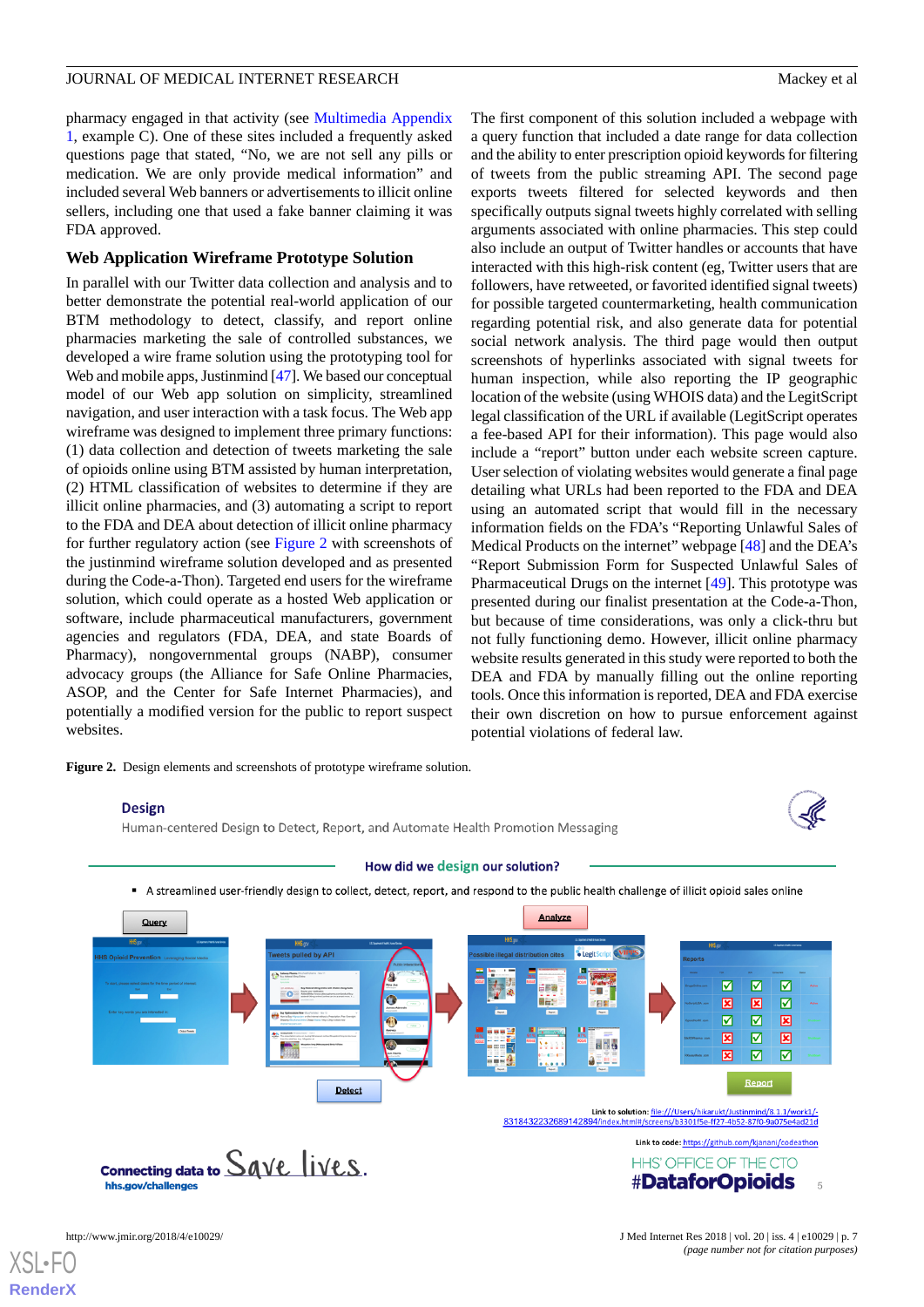# *Discussion*

#### **Principal Findings**

Similar to prior studies that have examined the use of Twitter by illicit online sellers to market and sell prescription opioids, our primary finding indicates that the overall volume of tweets directly engaged in this illegal activity is relatively low compared with the entire corpus of tweets collected that contained common opioid substance abuse product keywords [[34](#page-10-7)[,35](#page-10-6),[37](#page-10-8)[,43](#page-10-14)]. This indicates that though this activity presents clear risk to the consumer and could contribute to diversion of opioids via convenient online access, the occurrence of these tweets are not widespread compared with other more commonly occurring conversations, including news reports about the opioid crisis, tweets about opioid abuse behavior self-reported by users, and other content that includes opioid keywords but which we would classify as noise per the aims of this study. However, some interesting results emanating from this study also provide us with key information on emerging trends regarding social media–enabled opioid abuse and methodological considerations when attempting to identify this type of content.

First, a major strength of this study compared with prior studies that conducted analysis on larger volumes of data was the short duration and immediate processing of the data collection and analysis (data collection was over a period of 2 weeks and immediately following it was the analysis over a 48-hour period). More specifically, previous studies involved a data collection and analysis process that was separated by more than 1 year [\[35](#page-10-6),[37,](#page-10-8)[43](#page-10-14),[50\]](#page-11-4). By collecting and analyzing data immediately, fewer dead links where URLs were no longer active or website landing pages were no longer being used by owners were detected. Hence, our study demonstrates that a near real-time infoveillance approach, which collects and analyzes data over a short duration (eg, less than 30 days) can result in better detection and higher quality data related to illegal activities of online pharmacies and sellers. This approach could inure benefits to regulators and law enforcement officials, as Twitter accounts, illegal websites, and marketing affiliates could have their content taken down more quickly to mitigate potential exposure to consumers and accompanying patient safety risk. This would allow for proactive detection, particularly important given that illicit online pharmacies do not maintain a consistent presence on the internet and often change URLs frequently [[24](#page-10-0)[,51](#page-11-5),[52\]](#page-11-6).

Immediate data coding and analysis also allowed us to detect our second category of tweets characterized as individuals who market and sell prescription opioids via open solicitations that had not been detected in prior studies. These digital drug dealers openly tweet that they can sell prescription opioids and other illicit substances directly to the public and that they can be contacted through a simple email or phone number. Oftentimes, they purport to validate availability of drugs offered by including a picture of their products included in the tweet and also use hashtags (#) to curate and target their marketing messages. These digital sellers sometimes represented themselves as individuals and in other cases as a company (primarily a name that represented itself as a pharmacy or pharmaceutical company).

 $XS$ -FO **[RenderX](http://www.renderx.com/)** These results are alarming as they represent a potential new strategy where traditional "street" dealers may simply use Twitter in an effort to broadly market and extend their services to a wider and more diverse customer base that they would otherwise not have access to. The range of followers for these accounts varied, with observed ranges as few as 24 followers to as high as 989 followers, though generally these accounts were observed to have less than 100 followers. At the time of this writing, many of these accounts were still active on Twitter.

Additionally, a tweet we detected linked to a reddit community associated with the now defunct AlphaBay dark Web storefront leads us to unanswered questions and areas for future research. Specifically, this tweet raises the question of examining the interaction between social media, the open or clear Web accessible to the public, the dark Web accessed by clients such as tor or Onion, and illegal access to opioids. Other studies examining popular dark Web store fronts have shown that controlled substances and illicit drugs are actively sold on these sites to both consumers and potentially at wholesale to other distributors or dealers [\[53](#page-11-7)[-55](#page-11-8)]. Hence, future studies should expressly examine the interaction between these different online ecosystems to determine their role in drug diversion and consumer purchasing.

Finally, we note that in addition to certain limitations, this study has some inherent weaknesses given that it examined a single social media platform: Twitter. According to the Pew Research Center, Twitter ranks at only #7 out of 8 popular social media platforms, with approximately 24% of US adult user share (compared with #1 YouTube at 73% and #2 Facebook at 68%), though use increases to 45% among users aged 18 to 24 year [[56\]](#page-11-9). Hence, to get a more complete view of how controlled substances are marketed and sold to consumers online, future studies adopting machine-learning approaches used here for Twitter combined with the use of other methods, including deep learning (primarily for image recognition) and multiple modalities (such as simultaneously looking at additional data features), will need to be tailored to the types of data and user interactions occurring on other social media platforms (such as Instagram and Facebook) [\[57](#page-11-10)]. Additionally, lessons from prior studies that have examined how the internet has been used to circumvent the ban on purchasing illicit substances and how it has been used by minors to purchase alcohol and tobacco will also be informative to future technology-based and regulatory efforts against this illegal online opioid activity [\[58](#page-11-11)-[63\]](#page-11-12).

#### **Limitations**

There are certain limitations associated with the study results generated and as reported in the Code-a-thon. Specifically, our sample of tweets was filtered for a select group of commonly abused prescription opioid drugs using their International Nonproprietary Names and brand names. For example, we did not collect street or slang names of these drugs (eg, oxy, roxies, percs, and vikes), as our prior studies that have examined both types of keywords indicated that illicit online pharmacies do not use these nonspecific words for marketing or sales, and most uses of street drug names are user behavioral–related [[43\]](#page-10-14). However, further confirmatory analysis is needed to validate that online pharmacies consistently do not use street name terms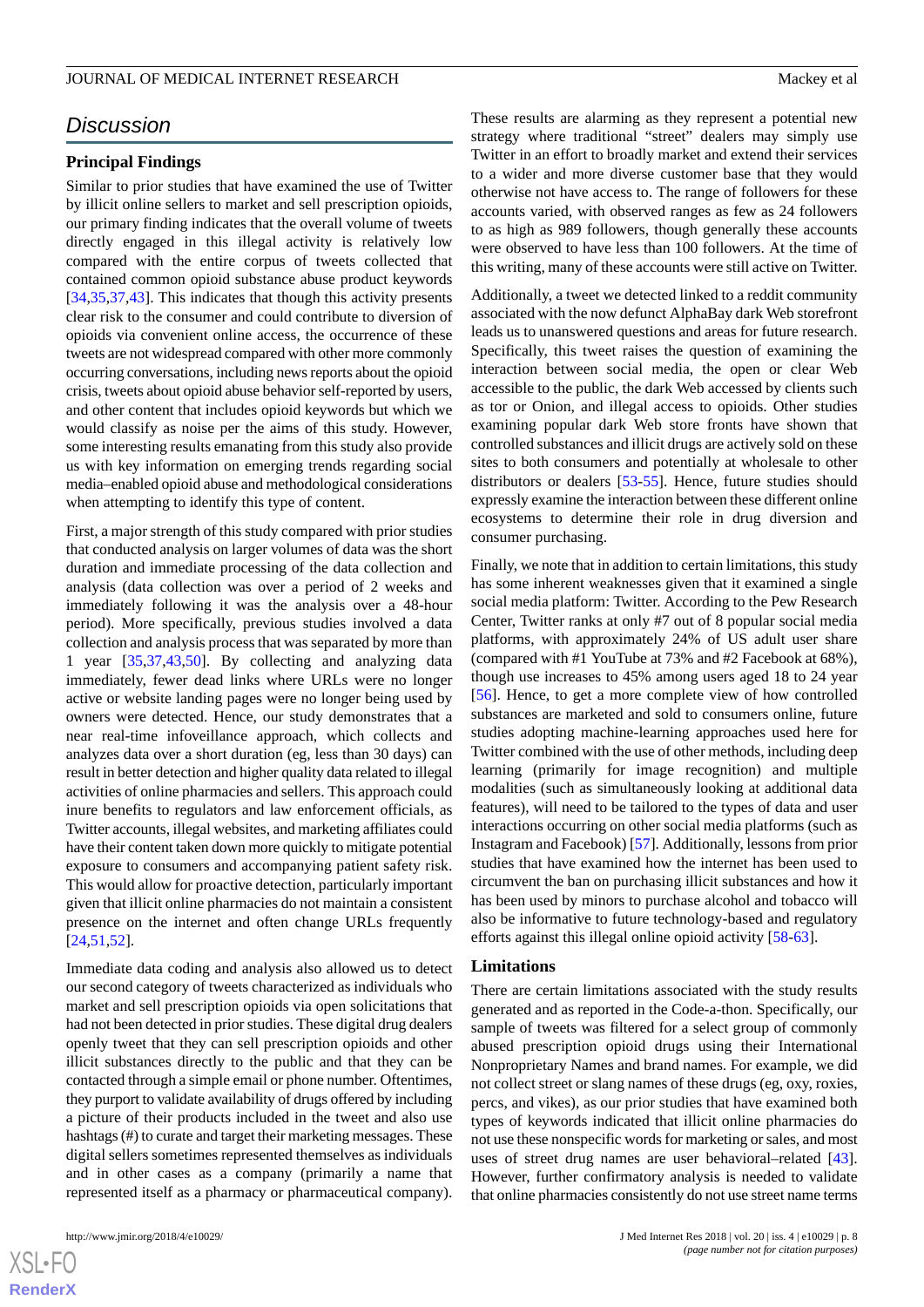for selling purposes. Additionally, we first cleaned the dataset before analysis to exclude non-English language tweets, which may further limit the generalizability of our sample of tweets containing opioid keywords. Furthermore, there are other strategies outside of topic modeling that can be used to learn about topical dynamics and trends in social media data, such as examining word and hashtag co-occurrences [[42,](#page-10-13)[64](#page-11-13)]. We chose not to use hashtag analysis as only one percent of all tweets in our dataset had hashtags in the content and less than one percent of signal tweets relevant to illicit online pharmacies used hashtags. For signal data that either included a direct hyperlink to an online pharmacy or marketing affiliates that redirected to live websites, content analysis was reviewed at a specific point of time after the tweets were collected and analyzed using BTM. Though tweets were coded right after the data collection was completed, it is possible that the content residing on hyperlinked content and/or the online pharmacy's website or domain may have changed from the exact date of data collection as websites often update and change content. Additionally, our exclusion of "fentanyl" from our analysis may have removed content related to the illicit online sale of fentanyls via online pharmacies, user forums, and individual drug sellers but was necessary to further refine our results to detect signal tweets with clear selling argument word topic groups. A recent study by the first and second author conducted on an older 2015 fentanyl Twitter dataset can inform future analysis examining this drug class specifically [\[37](#page-10-8)]. The validity of WHOIS geographic data for online pharmacies reviewed is also unclear. Though many online pharmacies listed an IP address or registered owner address in the United States, their actual server location and/or physical business location or registration could be falsely entered or masked by a privacy internet service provider company. Finally, we note that the RHA and DEA explicitly have rules and regulations that make it illegal to purchase controlled substances online and have no clarifying guidance or exemptions in relation to conducting test purchases for research purposes. As researchers reside in US jurisdiction, we were unable to actually purchase controlled substances from online pharmacies and test them for authenticity.

# **Conclusions**

This study and our participation in the HHS Code-a-Thon established the viability of an important methodology to detect illicit online sales of opioids that are marketed via Twitter.

Importantly, the machine-learning approach, which represents the core technology for our proposed solution and proof-of-concept deployed during the Code-a-Thon, is scalable and can be done relatively quickly following big data collection. This allows us to more rapidly detect illicit online sellers and classify their marketing characteristics. In fact, the vast majority of online sellers detected in this study remain active on social media and the Web at the time of this writing. Though the machine-learning component of this study is relatively mature, with testing of this algorithm and approach now published in four separate studies, the translation of the innovation to an easy-to-use, accessible, and largely automated solution is still at an early stage [\[34](#page-10-7),[35,](#page-10-6)[37](#page-10-8)]. Though our prototype wireframe demonstrates the potential extension of the BTM machine-learning algorithm into a Web application that could be used by key stakeholders such as the FDA and DEA, it does not have the functionality or integration of different data sources to be considered a minimally viable product (MVP). To take this next step, funding with the primary aim of translating this research into MVP phase and eventual production and scale-up is needed (such as our recent award of an NIH NIDA 2017 "Start a SUD Startup" challenge, which provides small awards for startups related to substance abuse disorders with the aim of transitioning companies to a successful NIDA Small Business Innovation Research grant; see [\[65](#page-11-14)] for a recorded video discussing Code-a-Thon solution submitted as part of NIH NIDA 2017 "Start a SUD Startup" challenge grant). Additionally, we would need to automate data collection and backend analysis of Twitter data with integration via a Web application or software, while also developing solutions using natural processing language to automate classification of hyperlinks suspected as engaged in the sale of prescription opioids, techniques that have been explored in prior studies [[23](#page-10-17)[,66](#page-11-15),[67\]](#page-11-16). Finally, automated scripts that generate information needed for standardized reporting of results to the FDA and DEA via their online Web forms would also need to be developed. Despite these challenges, results from this study are useful and can inform regulators, law enforcement, public health officials, and the public about current and changing trends regarding supply, access, and distribution of illicit opioids. Technology, such as the big data and machine-learning approaches used in this study, will be critical components of any strategy to combat the opioid epidemic, an approach that HHS through its Code-a-Thon has begun to catalyze.

# **Acknowledgments**

The authors would like to thank ASOP for their support of prior work associated with developing a methodology to detect and characterize illicit online pharmacies using social media platforms. The authors also would like to thank the Robert Wood Johnson Foundation New Connections Program for financial support associated with publication fees (paper processing fees) to publish this study.

TM received funding for a pilot grant unrelated to this study from ASOP, a  $501(c)(4)$  social welfare organization engaged on the issue of illicit online pharmacies. TM also received travel support from the FDA for an invited accredited educational activity on drug safety and surveillance, which included discussion regarding the results of this study.

# **Authors' Contributions**

JK conducted data collection for the study. All authors contributed to the formulation, analysis, drafting, completion, and approval of the final manuscript.

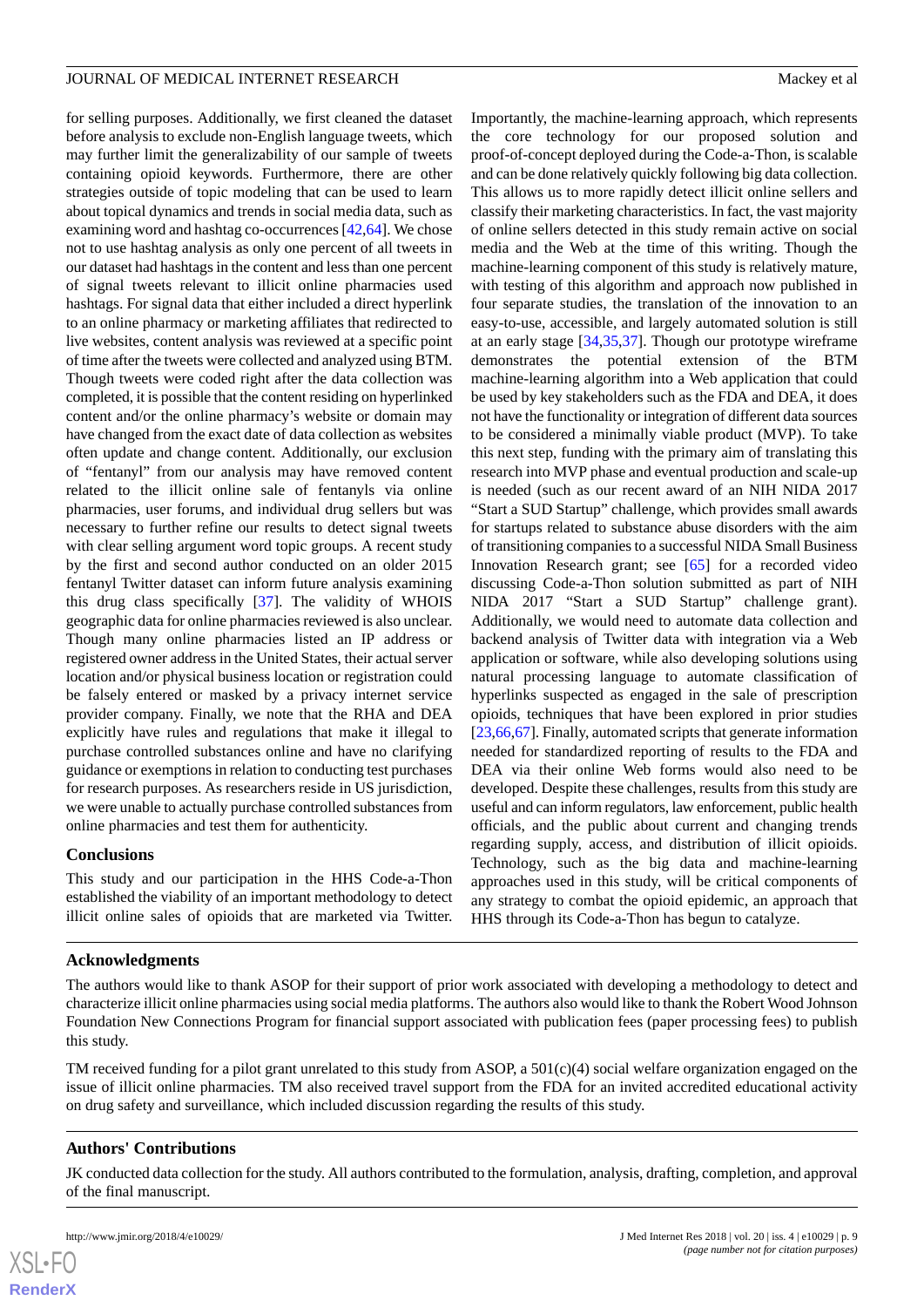None declared.

# <span id="page-9-17"></span>**Multimedia Appendix 1**

Examples of illicit online pharmacies, individual sellers, and marketing affiliates (examples A, B, and C).

#### [[PNG File, 4MB-Multimedia Appendix 1\]](https://jmir.org/api/download?alt_name=jmir_v20i4e10029_app1.png&filename=2b9d110a859e79e35eac42e761959987.png)

# <span id="page-9-0"></span>**References**

- <span id="page-9-1"></span>1. Rudd RA, Seth P, David F, Scholl L. Increases in drug and opioid-involved overdose deaths - United States, 2010-2015. MMWR Morb Mortal Wkly Rep 2016 Dec 30;65(5051):1445-1452 [\[FREE Full text\]](https://dx.doi.org/10.15585/mmwr.mm655051e1) [doi: [10.15585/mmwr.mm655051e1](http://dx.doi.org/10.15585/mmwr.mm655051e1)] [Medline: [28033313](http://www.ncbi.nlm.nih.gov/entrez/query.fcgi?cmd=Retrieve&db=PubMed&list_uids=28033313&dopt=Abstract)]
- 2. Green TC, Gilbert M. Counterfeit medications and fentanyl. JAMA Intern Med 2016 Oct 01;176(10):1555-1557. [doi: [10.1001/jamainternmed.2016.4310\]](http://dx.doi.org/10.1001/jamainternmed.2016.4310) [Medline: [27533891\]](http://www.ncbi.nlm.nih.gov/entrez/query.fcgi?cmd=Retrieve&db=PubMed&list_uids=27533891&dopt=Abstract)
- 3. Frank RG, Pollack HA. Addressing the fentanyl threat to public health. N Engl J Med 2017 Feb 16;376(7):605-607. [doi: [10.1056/NEJMp1615145\]](http://dx.doi.org/10.1056/NEJMp1615145) [Medline: [28199808\]](http://www.ncbi.nlm.nih.gov/entrez/query.fcgi?cmd=Retrieve&db=PubMed&list_uids=28199808&dopt=Abstract)
- <span id="page-9-2"></span>4. Drug Enforcement Agency. DEA. Counterfeit prescription pills containing fentanyls: a global threat URL: [https://www.](https://www.dea.gov/docs/Counterfeit%20Prescription%20Pills.pdf) [dea.gov/docs/Counterfeit%20Prescription%20Pills.pdf](https://www.dea.gov/docs/Counterfeit%20Prescription%20Pills.pdf) [accessed 2018-02-05] [[WebCite Cache ID 6x0pOPV8Z\]](http://www.webcitation.org/

                                            6x0pOPV8Z)
- <span id="page-9-3"></span>5. Haffajee RL, Mello MM. Drug companies' liability for the opioid epidemic. N Engl J Med 2017;377(24):2305. [Medline: [29236640](http://www.ncbi.nlm.nih.gov/entrez/query.fcgi?cmd=Retrieve&db=PubMed&list_uids=29236640&dopt=Abstract)]
- <span id="page-9-4"></span>6. Bonnie R, Kesselheim A, Clark D. Both urgency and balance needed in addressing opioid epidemic: a report from the National Academies of Sciences, Engineering, and Medicine. J Am Med Assoc 2017 Aug 01;318(5):423-424. [doi: [10.1001/jama.2017.10046](http://dx.doi.org/10.1001/jama.2017.10046)] [Medline: [28715551](http://www.ncbi.nlm.nih.gov/entrez/query.fcgi?cmd=Retrieve&db=PubMed&list_uids=28715551&dopt=Abstract)]
- <span id="page-9-6"></span><span id="page-9-5"></span>7. Florence CS, Zhou C, Luo F, Xu L. The economic burden of prescription opioid overdose, abuse, and dependence in the United States, 2013. Med Care 2016 Dec;54(10):901-906. [doi: [10.1097/MLR.0000000000000625\]](http://dx.doi.org/10.1097/MLR.0000000000000625) [Medline: [27623005](http://www.ncbi.nlm.nih.gov/entrez/query.fcgi?cmd=Retrieve&db=PubMed&list_uids=27623005&dopt=Abstract)]
- <span id="page-9-7"></span>8. Rutkow L, Vernick JS. Emergency legal authority and the opioid crisis. N Engl J Med 2017 Dec 28;377(26):2512-2514. [doi: [10.1056/NEJMp1710862](http://dx.doi.org/10.1056/NEJMp1710862)] [Medline: [29140760](http://www.ncbi.nlm.nih.gov/entrez/query.fcgi?cmd=Retrieve&db=PubMed&list_uids=29140760&dopt=Abstract)]
- 9. Centers for Disease Control and Prevention. CDC. Understanding the Epidemic: Drug Overdose URL: [http://www.cdc.gov/](http://www.cdc.gov/drugoverdose/epidemic/) [drugoverdose/epidemic/](http://www.cdc.gov/drugoverdose/epidemic/) [accessed 2018-02-05] [[WebCite Cache ID 6x0pPLyld\]](http://www.webcitation.org/

                                            6x0pPLyld)
- 10. Felter C. Council on Foreign Relations. The US Opioid Epidemic URL:<https://www.cfr.org/backgrounder/us-opioid-epidemic> [accessed 2018-02-05] [\[WebCite Cache ID 6x0pNgqqL](http://www.webcitation.org/

                                            6x0pNgqqL)]
- <span id="page-9-8"></span>11. Doyon S, Aks SE, Schaeffer S. Expanding access to naloxone in the United States. J Med Toxicol 2014 Dec;10(4):431-434 [[FREE Full text](http://europepmc.org/abstract/MED/25316516)] [doi: [10.1007/s13181-014-0432-1\]](http://dx.doi.org/10.1007/s13181-014-0432-1) [Medline: [25316516](http://www.ncbi.nlm.nih.gov/entrez/query.fcgi?cmd=Retrieve&db=PubMed&list_uids=25316516&dopt=Abstract)]
- 12. Barnett ML, Gray J, Zink A, Jena AB. Coupling policymaking with evaluation the case of the opioid crisis. N Engl J Med 2017 Dec 14;377(24):2306-2309. [doi: [10.1056/NEJMp1710014\]](http://dx.doi.org/10.1056/NEJMp1710014) [Medline: [29236636\]](http://www.ncbi.nlm.nih.gov/entrez/query.fcgi?cmd=Retrieve&db=PubMed&list_uids=29236636&dopt=Abstract)
- <span id="page-9-9"></span>13. Volkow ND, McLellan AT. Opioid abuse in chronic pain--misconceptions and mitigation strategies. N Engl J Med 2016 Mar 31;374(13):1253-1263. [doi: [10.1056/NEJMra1507771\]](http://dx.doi.org/10.1056/NEJMra1507771) [Medline: [27028915](http://www.ncbi.nlm.nih.gov/entrez/query.fcgi?cmd=Retrieve&db=PubMed&list_uids=27028915&dopt=Abstract)]
- <span id="page-9-11"></span><span id="page-9-10"></span>14. National Institute on Drug Abuse. 2018 Jan 8. Opioid Overdose Crisis URL: [https://www.drugabuse.gov/drugs-abuse/](https://www.drugabuse.gov/drugs-abuse/opioids/opioid-overdose-crisis) [opioids/opioid-overdose-crisis](https://www.drugabuse.gov/drugs-abuse/opioids/opioid-overdose-crisis) [accessed 2018-02-05] [\[WebCite Cache ID 6x0pMVg19\]](http://www.webcitation.org/

                                            6x0pMVg19)
- <span id="page-9-12"></span>15. Volkow ND, Collins FS. The role of science in addressing the opioid crisis. N Engl J Med 2017 Jul 27;377(4):391-394. [doi: [10.1056/NEJMsr1706626\]](http://dx.doi.org/10.1056/NEJMsr1706626) [Medline: [28564549](http://www.ncbi.nlm.nih.gov/entrez/query.fcgi?cmd=Retrieve&db=PubMed&list_uids=28564549&dopt=Abstract)]
- <span id="page-9-13"></span>16. US Department of Health & Human Services. HHS. HHS Opioid Code-a-Thon URL: [https://www.hhs.gov/challenges/](https://www.hhs.gov/challenges/code-a-thon/index.html) [code-a-thon/index.html](https://www.hhs.gov/challenges/code-a-thon/index.html) [accessed 2018-02-05] [\[WebCite Cache ID 6x0pQgefy\]](http://www.webcitation.org/

                                            6x0pQgefy)
- <span id="page-9-14"></span>17. YouTube. HHS Code-a-Thon finalist presentations URL: <https://www.youtube.com/watch?v=7B7jWbsktC0> [accessed 2018-04-21] [\[WebCite Cache ID 6yq3YEHlM](http://www.webcitation.org/

                                            6yq3YEHlM)]
- <span id="page-9-15"></span>18. Mackey TK, Liang BA, Strathdee SA. Digital social media, youth, and nonmedical use of prescription drugs: the need for reform. J Med Internet Res 2013 Jul 26;15(7):e143 [\[FREE Full text\]](http://www.jmir.org/2013/7/e143/) [doi: [10.2196/jmir.2464\]](http://dx.doi.org/10.2196/jmir.2464) [Medline: [23892156\]](http://www.ncbi.nlm.nih.gov/entrez/query.fcgi?cmd=Retrieve&db=PubMed&list_uids=23892156&dopt=Abstract)
- <span id="page-9-16"></span>19. Liang BA, Mackey T. Searching for safety: addressing search engine, website, and provider accountability for illicit online drug sales. Am J Law Med 2009;35(1):125-184. [Medline: [19534258](http://www.ncbi.nlm.nih.gov/entrez/query.fcgi?cmd=Retrieve&db=PubMed&list_uids=19534258&dopt=Abstract)]
- 20. Perrin A. Pew Internet. Social Media Usage: 2005-2015 URL: [http://www.pewinternet.org/2015/10/08/](http://www.pewinternet.org/2015/10/08/social-networking-usage-2005-2015/) [social-networking-usage-2005-2015/](http://www.pewinternet.org/2015/10/08/social-networking-usage-2005-2015/) [accessed 2018-02-05] [\[WebCite Cache ID 6x0pLsRwl\]](http://www.webcitation.org/

                                            6x0pLsRwl)
- 21. US Food and Drug Administration. FDA. Consumer Updates Buying Medicines Online? Be Wary URL: [https://www.](https://www.fda.gov/Drugs/ResourcesForYou/Consumers/BuyingUsingMedicineSafely/BuyingMedicinesOvertheInternet/BeSafeRxKnowYourOnlinePharmacy/default.htm) [fda.gov/Drugs/ResourcesForYou/Consumers/BuyingUsingMedicineSafely/BuyingMedicinesOvertheInternet/](https://www.fda.gov/Drugs/ResourcesForYou/Consumers/BuyingUsingMedicineSafely/BuyingMedicinesOvertheInternet/BeSafeRxKnowYourOnlinePharmacy/default.htm) [BeSafeRxKnowYourOnlinePharmacy/default.htm](https://www.fda.gov/Drugs/ResourcesForYou/Consumers/BuyingUsingMedicineSafely/BuyingMedicinesOvertheInternet/BeSafeRxKnowYourOnlinePharmacy/default.htm) [accessed 2018-02-05] [\[WebCite Cache ID 6x0pKuhhe\]](http://www.webcitation.org/

                                            6x0pKuhhe)
- 22. LegitScript. SafeMedsOnline. 2016 Jan 14. The Internet Pharmacy-Market in 2016 URL: [http://safemedsonline.org/](http://safemedsonline.org/wp-content/uploads/2016/01/The-Internet-Pharmacy-Market-in-2016.pdf) [wp-content/uploads/2016/01/The-Internet-Pharmacy-Market-in-2016.pdf](http://safemedsonline.org/wp-content/uploads/2016/01/The-Internet-Pharmacy-Market-in-2016.pdf) [accessed 2018-04-19] [\[WebCite Cache ID](http://www.webcitation.org/

                                            6ynpzLNml) [6ynpzLNml\]](http://www.webcitation.org/

                                            6ynpzLNml)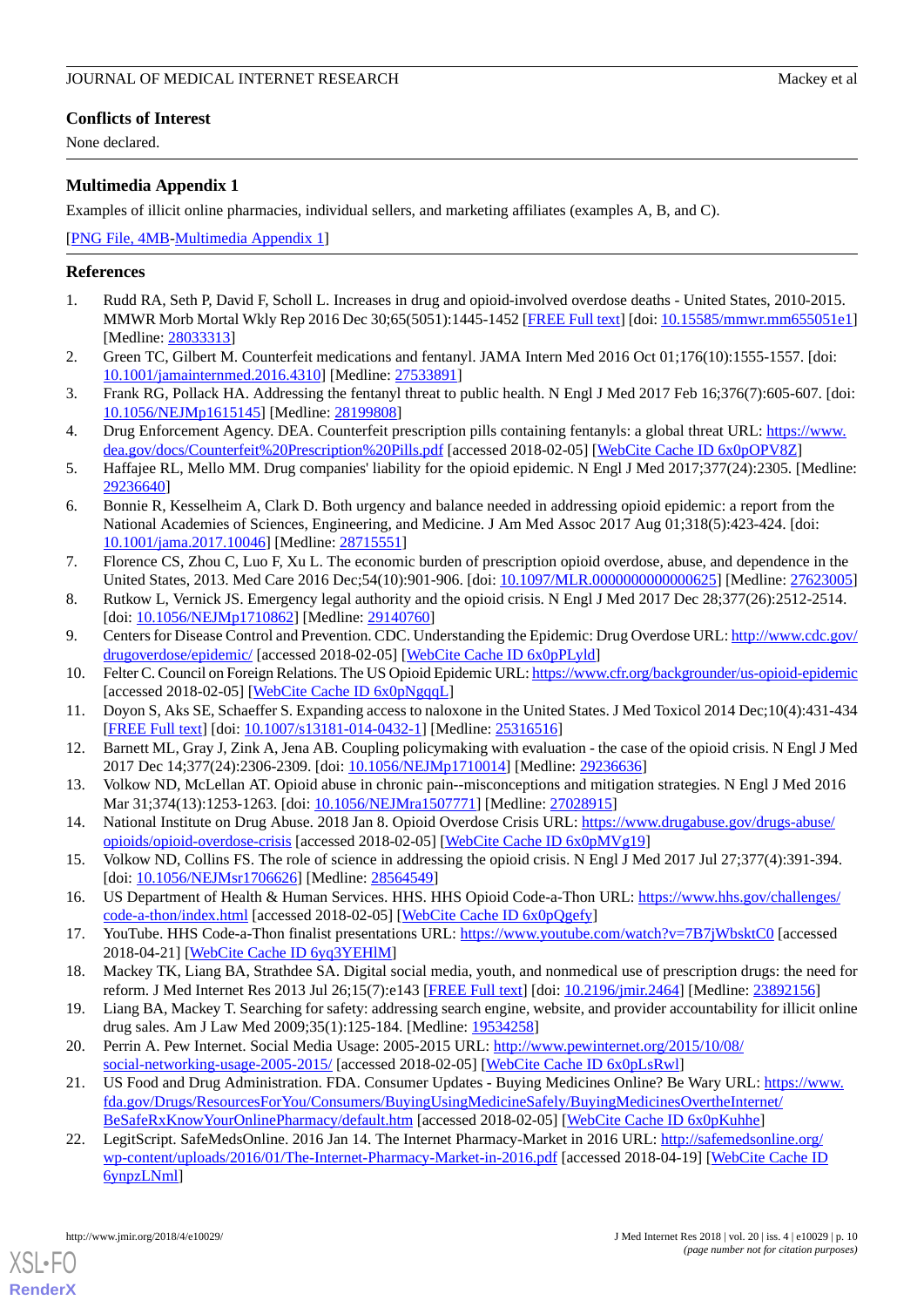# JOURNAL OF MEDICAL INTERNET RESEARCH MACKEY AND A SERIES AND MACKEY AT A MACKEY AT A MACKEY OF MEDICAL INTERNET RESEARCH

- <span id="page-10-17"></span>23. Mackey TK, Nayyar G. A review of existing and emerging digital technologies to combat the global trade in fake medicines. Expert Opin Drug Saf 2017 May;16(5):587-602. [doi: [10.1080/14740338.2017.1313227](http://dx.doi.org/10.1080/14740338.2017.1313227)] [Medline: [28349715\]](http://www.ncbi.nlm.nih.gov/entrez/query.fcgi?cmd=Retrieve&db=PubMed&list_uids=28349715&dopt=Abstract)
- <span id="page-10-0"></span>24. Mackey TK, Nayyar G. Digital danger: a review of the global public health, patient safety and cybersecurity threats posed by illicit online pharmacies. Br Med Bull 2016 Jun;118(1):110-126 [[FREE Full text](http://europepmc.org/abstract/MED/27151957)] [doi: [10.1093/bmb/ldw016](http://dx.doi.org/10.1093/bmb/ldw016)] [Medline: [27151957](http://www.ncbi.nlm.nih.gov/entrez/query.fcgi?cmd=Retrieve&db=PubMed&list_uids=27151957&dopt=Abstract)]
- <span id="page-10-1"></span>25. The National Association of Boards of Pharmacy. NABP. Internet Drug Outlet Identification Program: Progress Report for State and Federal Regulators URL: [https://nabp.pharmacy/wp-content/uploads/2016/08/](https://nabp.pharmacy/wp-content/uploads/2016/08/Internet-Drug-Outlet-Report-August-2017.pdf) [Internet-Drug-Outlet-Report-August-2017.pdf](https://nabp.pharmacy/wp-content/uploads/2016/08/Internet-Drug-Outlet-Report-August-2017.pdf) [accessed 2018-02-05] [[WebCite Cache ID 6x0puZ0h1\]](http://www.webcitation.org/

                                            6x0puZ0h1)
- <span id="page-10-3"></span><span id="page-10-2"></span>26. Clark F. Rise in online pharmacies sees counterfeit drugs go global. Lancet 2015 Oct 03;386(10001):1327-1328. [doi: [10.1016/S0140-6736\(15\)00394-3\]](http://dx.doi.org/10.1016/S0140-6736(15)00394-3) [Medline: [26460765](http://www.ncbi.nlm.nih.gov/entrez/query.fcgi?cmd=Retrieve&db=PubMed&list_uids=26460765&dopt=Abstract)]
- 27. United States General Accounting Office. GAO. Internet Pharmacies: Some Pose Safety Risks for Consumers URL: [https:/](https://www.gao.gov/new.items/d04820.pdf) [/www.gao.gov/new.items/d04820.pdf](https://www.gao.gov/new.items/d04820.pdf) [accessed 2018-02-05] [[WebCite Cache ID 6x0pGD09U](http://www.webcitation.org/

                                            6x0pGD09U)]
- <span id="page-10-4"></span>28. United States General Accounting Office. GAO. Internet Pharmacies: Federal Agencies and States Face Challenges Combating Rogue Sites, Particularly Those Abroad URL:<https://www.gao.gov/assets/660/655751.pdf> [accessed 2018-02-05] [[WebCite Cache ID 6x0pFS7tN\]](http://www.webcitation.org/

                                            6x0pFS7tN)
- <span id="page-10-5"></span>29. Nixon R. The New York Times. Online Sales of Illegal Opioids from China Surge in US URL: [https://www.nytimes.com/](https://www.nytimes.com/2018/01/24/us/politics/senate-investigation-china-mail-opioids.html) [2018/01/24/us/politics/senate-investigation-china-mail-opioids.html](https://www.nytimes.com/2018/01/24/us/politics/senate-investigation-china-mail-opioids.html) [accessed 2018-02-05] [\[WebCite Cache ID 6x0pEZEeA\]](http://www.webcitation.org/

                                            6x0pEZEeA)
- 30. Boyer EW, Wines Jr JD. Impact of Internet pharmacy regulation on opioid analgesic availability. J Stud Alcohol Drugs 2008 Sep;69(5):703-708 [\[FREE Full text\]](http://europepmc.org/abstract/MED/18781245) [Medline: [18781245\]](http://www.ncbi.nlm.nih.gov/entrez/query.fcgi?cmd=Retrieve&db=PubMed&list_uids=18781245&dopt=Abstract)
- 31. Forman RF. Availability of opioids on the Internet. J Am Med Assoc 2003 Aug 20;290(7):889. [doi: [10.1001/jama.290.7.889\]](http://dx.doi.org/10.1001/jama.290.7.889) [Medline: [12928464](http://www.ncbi.nlm.nih.gov/entrez/query.fcgi?cmd=Retrieve&db=PubMed&list_uids=12928464&dopt=Abstract)]
- <span id="page-10-7"></span>32. Forman RF, Woody GE, McLellan T, Lynch KG. The availability of web sites offering to sell opioid medications without prescriptions. Am J Psychiatry 2006 Jul;163(7):1233-1238. [doi: [10.1176/appi.ajp.163.7.1233\]](http://dx.doi.org/10.1176/appi.ajp.163.7.1233) [Medline: [16816229](http://www.ncbi.nlm.nih.gov/entrez/query.fcgi?cmd=Retrieve&db=PubMed&list_uids=16816229&dopt=Abstract)]
- <span id="page-10-6"></span>33. Forman RF, Block LG. The marketing of opioid medications without prescription over the Internet. J Public Policy Mark 2006 Sep;25(2):133-146. [doi: [10.1509/jppm.25.2.133](http://dx.doi.org/10.1509/jppm.25.2.133)]
- 34. Katsuki T, Mackey TK, Cuomo R. Establishing a link between prescription drug abuse and illicit online pharmacies: analysis of Twitter data. J Med Internet Res 2015 Dec 16;17(12):e280 [[FREE Full text\]](http://www.jmir.org/2015/12/e280/) [doi: [10.2196/jmir.5144](http://dx.doi.org/10.2196/jmir.5144)] [Medline: [26677966\]](http://www.ncbi.nlm.nih.gov/entrez/query.fcgi?cmd=Retrieve&db=PubMed&list_uids=26677966&dopt=Abstract)
- <span id="page-10-8"></span>35. Mackey TK, Kalyanam J, Katsuki T, Lanckriet G. Twitter-Based Detection of Illegal Online Sale of Prescription Opioid. Am J Public Health 2017 Dec;107(12):1910-1915. [doi: [10.2105/AJPH.2017.303994](http://dx.doi.org/10.2105/AJPH.2017.303994)] [Medline: [29048960](http://www.ncbi.nlm.nih.gov/entrez/query.fcgi?cmd=Retrieve&db=PubMed&list_uids=29048960&dopt=Abstract)]
- <span id="page-10-9"></span>36. Mackey TK, Liang BA. Global reach of direct-to-consumer advertising using social media for illicit online drug sales. J Med Internet Res 2013 May 29;15(5):e105 [\[FREE Full text\]](http://www.jmir.org/2013/5/e105/) [doi: [10.2196/jmir.2610\]](http://dx.doi.org/10.2196/jmir.2610) [Medline: [23718965\]](http://www.ncbi.nlm.nih.gov/entrez/query.fcgi?cmd=Retrieve&db=PubMed&list_uids=23718965&dopt=Abstract)
- 37. Mackey TK, Kalyanam J. Detection of illicit online sales of fentanyls via Twitter. F1000Res 2017;6:1937 [[FREE Full text](https://f1000research.com/articles/10.12688/f1000research.12914.1/doi)] [doi: [10.12688/f1000research.12914.1\]](http://dx.doi.org/10.12688/f1000research.12914.1) [Medline: [29259769\]](http://www.ncbi.nlm.nih.gov/entrez/query.fcgi?cmd=Retrieve&db=PubMed&list_uids=29259769&dopt=Abstract)
- <span id="page-10-11"></span><span id="page-10-10"></span>38. The United States Department of Justice. Google Forfeits \$500 Million Generated by Online Ads & Prescription Drug Sales by Canadian Online Pharmacies URL: [https://www.justice.gov/opa/pr/](https://www.justice.gov/opa/pr/google-forfeits-500-million-generated-online-ads-prescription-drug-sales-canadian-online) [google-forfeits-500-million-generated-online-ads-prescription-drug-sales-canadian-online](https://www.justice.gov/opa/pr/google-forfeits-500-million-generated-online-ads-prescription-drug-sales-canadian-online) [accessed 2018-02-05] [\[WebCite](http://www.webcitation.org/

                                            6x0p7SWtm) [Cache ID 6x0p7SWtm\]](http://www.webcitation.org/

                                            6x0p7SWtm)
- <span id="page-10-12"></span>39. Abbasi J. Emergency department opioid misuse diagnoses increasing in adolescents and young adults. J Am Med Assoc 2017 Dec 26;318(24):2416-2417. [doi: [10.1001/jama.2017.16586](http://dx.doi.org/10.1001/jama.2017.16586)] [Medline: [29214309](http://www.ncbi.nlm.nih.gov/entrez/query.fcgi?cmd=Retrieve&db=PubMed&list_uids=29214309&dopt=Abstract)]
- 40. Villanti AC, Johnson AL, Ilakkuvan V, Jacobs MA, Graham AL, Rath JM. Social media use and access to digital technology in US young adults in 2016. J Med Internet Res 2017 Jun 07;19(6):e196 [[FREE Full text\]](http://www.jmir.org/2017/6/e196/) [doi: [10.2196/jmir.7303](http://dx.doi.org/10.2196/jmir.7303)] [Medline: [28592394](http://www.ncbi.nlm.nih.gov/entrez/query.fcgi?cmd=Retrieve&db=PubMed&list_uids=28592394&dopt=Abstract)]
- <span id="page-10-14"></span><span id="page-10-13"></span>41. US Senate. Colleagues Urge Tech Companies to Clamp Down on Illegal Online Drug Sales and Advertising URL: [https:/](https://www.grassley.senate.gov/news/news-releases/grassley-feinstein-colleagues-urge-tech-companies-clamp-down-illegal-online-drug) [/www.grassley.senate.gov/news/news-releases/](https://www.grassley.senate.gov/news/news-releases/grassley-feinstein-colleagues-urge-tech-companies-clamp-down-illegal-online-drug) [grassley-feinstein-colleagues-urge-tech-companies-clamp-down-illegal-online-drug](https://www.grassley.senate.gov/news/news-releases/grassley-feinstein-colleagues-urge-tech-companies-clamp-down-illegal-online-drug) [accessed 2018-04-19] [[WebCite Cache](http://www.webcitation.org/

                                            6ynqGbVPs) [ID 6ynqGbVPs](http://www.webcitation.org/

                                            6ynqGbVPs)]
- <span id="page-10-15"></span>42. Allem JP, Ferrara E, Uppu SP, Cruz TB, Unger JB. E-cigarette surveillance with social media data: social bots, emerging topics, and trends. JMIR Public Health Surveill 2017 Dec 20;3(4):e98-2017 [[FREE Full text\]](http://publichealth.jmir.org/2017/4/e98/) [doi: [10.2196/publichealth.8641\]](http://dx.doi.org/10.2196/publichealth.8641) [Medline: [29263018](http://www.ncbi.nlm.nih.gov/entrez/query.fcgi?cmd=Retrieve&db=PubMed&list_uids=29263018&dopt=Abstract)]
- <span id="page-10-16"></span>43. Kalyanam J, Katsuki T, R G Lanckriet G, Mackey TK. Exploring trends of nonmedical use of prescription drugs and polydrug abuse in the Twittersphere using unsupervised machine learning. Addict Behav 2017 Feb;65:289-295. [doi: [10.1016/j.addbeh.2016.08.019](http://dx.doi.org/10.1016/j.addbeh.2016.08.019)] [Medline: [27568339](http://www.ncbi.nlm.nih.gov/entrez/query.fcgi?cmd=Retrieve&db=PubMed&list_uids=27568339&dopt=Abstract)]
- 44. Orizio G, Rubinelli S, Schulz PJ, Domenighini S, Bressanelli M, Caimi L, et al. "Save 30% if you buy today". Online pharmacies and the enhancement of peripheral thinking in consumers. Pharmacoepidemiol Drug Saf 2010 Sep;19(9):970-976. [doi: [10.1002/pds.2007\]](http://dx.doi.org/10.1002/pds.2007) [Medline: [20652863](http://www.ncbi.nlm.nih.gov/entrez/query.fcgi?cmd=Retrieve&db=PubMed&list_uids=20652863&dopt=Abstract)]
- 45. Mackey TK, Aung P, Liang BA. Illicit Internet availability of drugs subject to recall and patient safety consequences. Int J Clin Pharm 2015 Dec;37(6):1076-1085. [doi: [10.1007/s11096-015-0154-8\]](http://dx.doi.org/10.1007/s11096-015-0154-8) [Medline: [26148859\]](http://www.ncbi.nlm.nih.gov/entrez/query.fcgi?cmd=Retrieve&db=PubMed&list_uids=26148859&dopt=Abstract)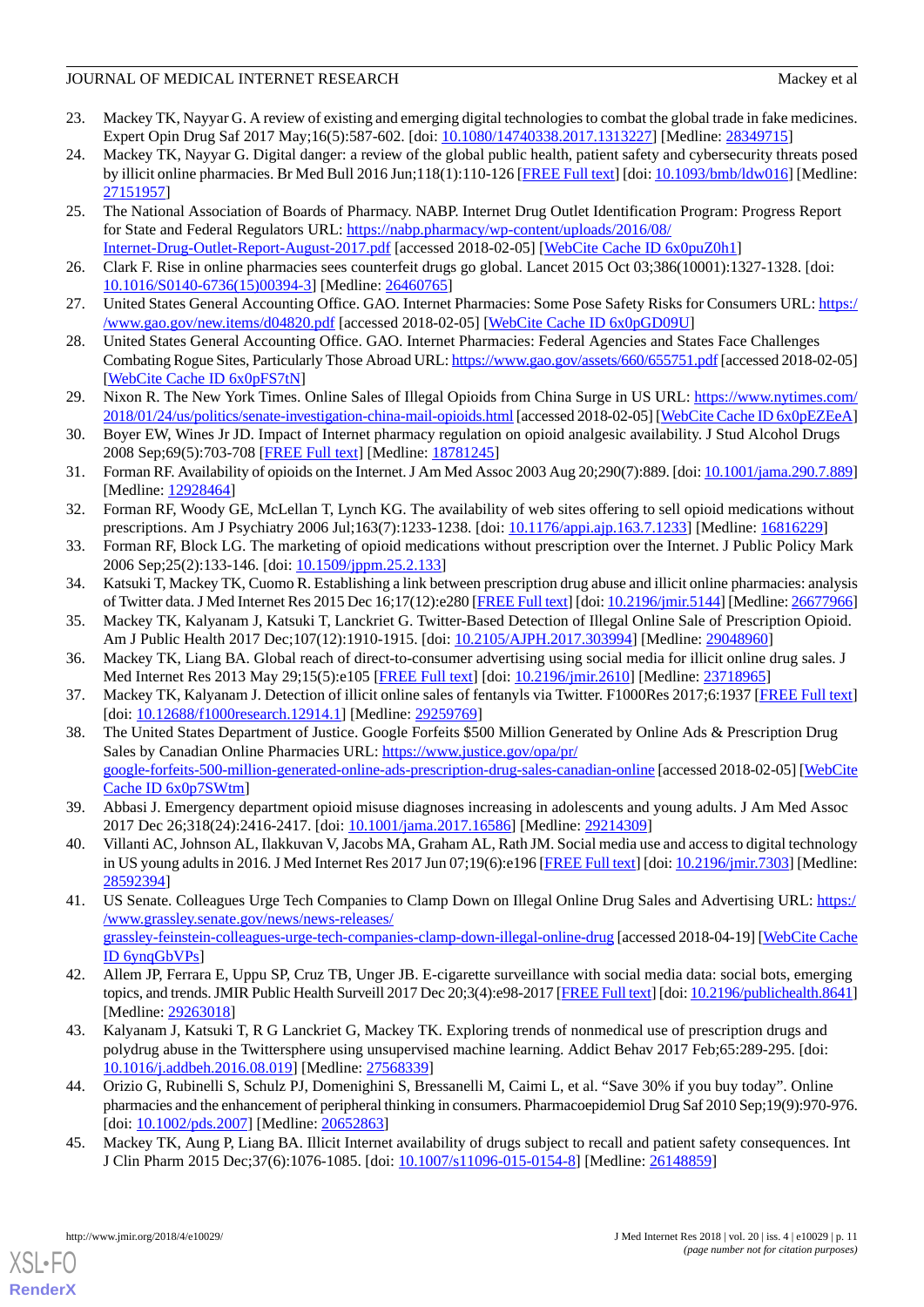## JOURNAL OF MEDICAL INTERNET RESEARCH MACKEY AND A SERIES AND MACKEY AT A MACKEY AT A MACKEY OF MEDICAL INTERNET RESEARCH

- <span id="page-11-0"></span>46. Lee K, Caverlee J, Webb S. The social honeypot project: protecting online communities from spammers. New York, New York, USA: ACM; 2010 Presented at: Proceedings of the 19th international conference on World Wide Web WWW '10; April 26-30, 2010; Raleigh, North Carolina, USA.
- <span id="page-11-2"></span><span id="page-11-1"></span>47. JustinMind. URL: <https://www.justinmind.com/> [accessed 2018-04-21] [[WebCite Cache ID 6yq2QkIxk\]](http://www.webcitation.org/

                                            6yq2QkIxk)
- <span id="page-11-3"></span>48. US Food and Drug Administration. Reporting Unlawful Sales of Medical Products on the Internet URL: [https://www.](https://www.fda.gov/Safety/ReportaProblem/ucm059315.htm) [fda.gov/Safety/ReportaProblem/ucm059315.htm](https://www.fda.gov/Safety/ReportaProblem/ucm059315.htm) [accessed 2018-04-21] [\[WebCite Cache ID 6yq2dkHb5\]](http://www.webcitation.org/

                                            6yq2dkHb5)
- <span id="page-11-4"></span>49. US Department of Justice, Drug Enforcement Administration, Diversion Control Division. Report Submission Form for Suspected Unlawful Sales of Pharmaceutical Drugs on the Internet URL: [https://apps.deadiversion.usdoj.gov/webforms/](https://apps.deadiversion.usdoj.gov/webforms/jsp/umpire/umpireForm.jsp) [jsp/umpire/umpireForm.jsp](https://apps.deadiversion.usdoj.gov/webforms/jsp/umpire/umpireForm.jsp) [accessed 2018-04-21] [\[WebCite Cache ID 6yq2ul7XP\]](http://www.webcitation.org/

                                            6yq2ul7XP)
- <span id="page-11-5"></span>50. Kalyanam J, Mackey TK. Detection and Characterization of Illegal Marketing and Promotion of Prescription Drugs on Twitter. 2017 Presented at: NIPS 2017 Workshop on Machine Learning for Health (ML4H); December 8, 2017; Long Beach, CA p. 1-5 URL:<https://arxiv.org/abs/1712.00507v1>
- <span id="page-11-6"></span>51. Fittler A, Bősze G, Botz L. Evaluating aspects of online medication safety in long-term follow-up of 136 Internet pharmacies: illegal rogue online pharmacies flourish and are long-lived. J Med Internet Res 2013 Sep 10;15(9):e199 [\[FREE Full text\]](http://www.jmir.org/2013/9/e199/) [doi: [10.2196/jmir.2606\]](http://dx.doi.org/10.2196/jmir.2606) [Medline: [24021777\]](http://www.ncbi.nlm.nih.gov/entrez/query.fcgi?cmd=Retrieve&db=PubMed&list_uids=24021777&dopt=Abstract)
- <span id="page-11-7"></span>52. Orizio G, Merla A, Schulz PJ, Gelatti U. Quality of online pharmacies and websites selling prescription drugs: a systematic review. J Med Internet Res 2011 Sep 30;13(3):e74 [\[FREE Full text\]](http://www.jmir.org/2011/3/e74/) [doi: [10.2196/jmir.1795\]](http://dx.doi.org/10.2196/jmir.1795) [Medline: [21965220\]](http://www.ncbi.nlm.nih.gov/entrez/query.fcgi?cmd=Retrieve&db=PubMed&list_uids=21965220&dopt=Abstract)
- 53. Van Hout MC, Hearne E. New psychoactive substances (NPS) on cryptomarket fora: an exploratory study of characteristics of forum activity between NPS buyers and vendors. Int J Drug Policy 2017 Dec;40:102-110. [doi: [10.1016/j.drugpo.2016.11.007\]](http://dx.doi.org/10.1016/j.drugpo.2016.11.007) [Medline: [28027812\]](http://www.ncbi.nlm.nih.gov/entrez/query.fcgi?cmd=Retrieve&db=PubMed&list_uids=28027812&dopt=Abstract)
- <span id="page-11-8"></span>54. Broséus J, Rhumorbarbe D, Mireault C, Ouellette V, Crispino F, Décary-Hétu D. Studying illicit drug trafficking on Darknet markets: structure and organisation from a Canadian perspective. Forensic Sci Int 2016 Jul;264:7-14. [doi: [10.1016/j.forsciint.2016.02.045\]](http://dx.doi.org/10.1016/j.forsciint.2016.02.045) [Medline: [26978791\]](http://www.ncbi.nlm.nih.gov/entrez/query.fcgi?cmd=Retrieve&db=PubMed&list_uids=26978791&dopt=Abstract)
- <span id="page-11-10"></span><span id="page-11-9"></span>55. Pergolizzi Jr JV, LeQuang JA, Taylor Jr R, Raffa RB, NEMA Research Group. The "Darknet": The new street for street drugs. J Clin Pharm Ther 2017 Dec; 42(6): 790-792. [doi: [10.1111/jcpt.12628](http://dx.doi.org/10.1111/jcpt.12628)] [Medline: [28921578\]](http://www.ncbi.nlm.nih.gov/entrez/query.fcgi?cmd=Retrieve&db=PubMed&list_uids=28921578&dopt=Abstract)
- <span id="page-11-11"></span>56. Smith A, Anderson M. Pew Internet. Social Media Use in 2018 URL: [http://www.pewinternet.org/2018/03/01/](http://www.pewinternet.org/2018/03/01/social-media-use-in-2018/) [social-media-use-in-2018/](http://www.pewinternet.org/2018/03/01/social-media-use-in-2018/) [accessed 2018-04-17] [[WebCite Cache ID 6ykw0G0Gc\]](http://www.webcitation.org/

                                            6ykw0G0Gc)
- 57. Kalyanam J, Mackey TK. A review of digital surveillance methods and approaches to combat prescription drug abuse. Curr Addict Rep 2017 Sep 18;4(4):397-409. [doi: [10.1007/s40429-017-0169-4\]](http://dx.doi.org/10.1007/s40429-017-0169-4)
- 58. Mackey TK, Miner A, Cuomo RE. Exploring the e-cigarette e-commerce marketplace: identifying Internet e-cigarette marketing characteristics and regulatory gaps. Drug Alcohol Depend 2015 Nov 01;156:97-103. [doi: [10.1016/j.drugalcdep.2015.08.032\]](http://dx.doi.org/10.1016/j.drugalcdep.2015.08.032) [Medline: [26431794\]](http://www.ncbi.nlm.nih.gov/entrez/query.fcgi?cmd=Retrieve&db=PubMed&list_uids=26431794&dopt=Abstract)
- 59. Allem J, Ayers JW, Althouse BM, Williams R. When a ban really is not a ban: internet loopholes and Djarum flavoured cigarettes in the USA. Tob Control 2016 Dec;25(4):489-490 [\[FREE Full text](http://europepmc.org/abstract/MED/26085123)] [doi: [10.1136/tobaccocontrol-2015-052309](http://dx.doi.org/10.1136/tobaccocontrol-2015-052309)] [Medline: [26085123](http://www.ncbi.nlm.nih.gov/entrez/query.fcgi?cmd=Retrieve&db=PubMed&list_uids=26085123&dopt=Abstract)]
- 60. Williams RS, Derrick J, Phillips KJ. Cigarette sales to minors via the internet: how the story has changed in the wake of federal regulation. Tob Control 2017 Jul;26(4):415-420. [doi: [10.1136/tobaccocontrol-2015-052844](http://dx.doi.org/10.1136/tobaccocontrol-2015-052844)] [Medline: [27413060](http://www.ncbi.nlm.nih.gov/entrez/query.fcgi?cmd=Retrieve&db=PubMed&list_uids=27413060&dopt=Abstract)]
- <span id="page-11-12"></span>61. Williams R, Derrick J, Ribisl K. Electronic cigarette sales to minors via the internet. JAMA Pediatr 2015 Mar;169(3):e1563 [[FREE Full text](http://europepmc.org/abstract/MED/25730697)] [doi: [10.1001/jamapediatrics.2015.63](http://dx.doi.org/10.1001/jamapediatrics.2015.63)] [Medline: [25730697\]](http://www.ncbi.nlm.nih.gov/entrez/query.fcgi?cmd=Retrieve&db=PubMed&list_uids=25730697&dopt=Abstract)
- <span id="page-11-13"></span>62. Williams RS, Schmidt A. The sales and marketing practices of English-language internet alcohol vendors. Addiction 2014 Mar;109(3):432-439. [doi: [10.1111/add.12411](http://dx.doi.org/10.1111/add.12411)] [Medline: [24219065](http://www.ncbi.nlm.nih.gov/entrez/query.fcgi?cmd=Retrieve&db=PubMed&list_uids=24219065&dopt=Abstract)]
- <span id="page-11-14"></span>63. Williams RS, Ribisl KM. Internet alcohol sales to minors. Arch Pediatr Adolesc Med 2012 Sep 01;166(9):808-813. [doi: [10.1001/archpediatrics.2012.265\]](http://dx.doi.org/10.1001/archpediatrics.2012.265) [Medline: [22566520\]](http://www.ncbi.nlm.nih.gov/entrez/query.fcgi?cmd=Retrieve&db=PubMed&list_uids=22566520&dopt=Abstract)
- <span id="page-11-15"></span>64. Kalyanam J, Mantrach A, Saez-Trumper D, Vahabi H, Lanckriet G. Leveraging social context for modeling topic evolution. In: KDD '15. New York, New York, USA: ACM; 2015 Presented at: Proceedings of the 21th ACM SIGKDD International Conference on Knowledge Discovery and Data Mining KDD '15; August 10-13, 2015; Sydney, NSW, Australia p. 517-526.
- <span id="page-11-16"></span>65. YouTube. SUD Challenge URL: <https://www.youtube.com/watch?v=XZaOqgHVn3Q> [accessed 2018-04-21] [\[WebCite](http://www.webcitation.org/

                                            6yq3qZSIC) [Cache ID 6yq3qZSIC\]](http://www.webcitation.org/

                                            6yq3qZSIC)
- 66. Corona I, Contini M, Ariu D, Giacinto G, Roli F, Lund M. PharmaGuard: Automatic identification of illegal search-indexed online pharmacies. : IEEE; 2015 Presented at: 2015 IEEE 2nd International Conference on Cybernetics (CYBCONF); June 24-26, 2015; Gdynia, Poland p. 324-329. [doi: [10.1109/CYBConf.2015.7175954](http://dx.doi.org/10.1109/CYBConf.2015.7175954)]
- 67. Simpson SS, Adams N, Brugman CM, Conners TJ. Detecting novel and emerging drug terms using natural language processing: a social media corpus study. JMIR Public Health Surveill 2018 Jan 08;4(1):e2 [[FREE Full text](http://publichealth.jmir.org/2018/1/e2/)] [doi: [10.2196/publichealth.7726\]](http://dx.doi.org/10.2196/publichealth.7726) [Medline: [29311050\]](http://www.ncbi.nlm.nih.gov/entrez/query.fcgi?cmd=Retrieve&db=PubMed&list_uids=29311050&dopt=Abstract)

# **Abbreviations**

[XSL](http://www.w3.org/Style/XSL)•FO **[RenderX](http://www.renderx.com/)**

**API:** application programming interface **ASOP:** Alliance for Safe Online Pharmacies